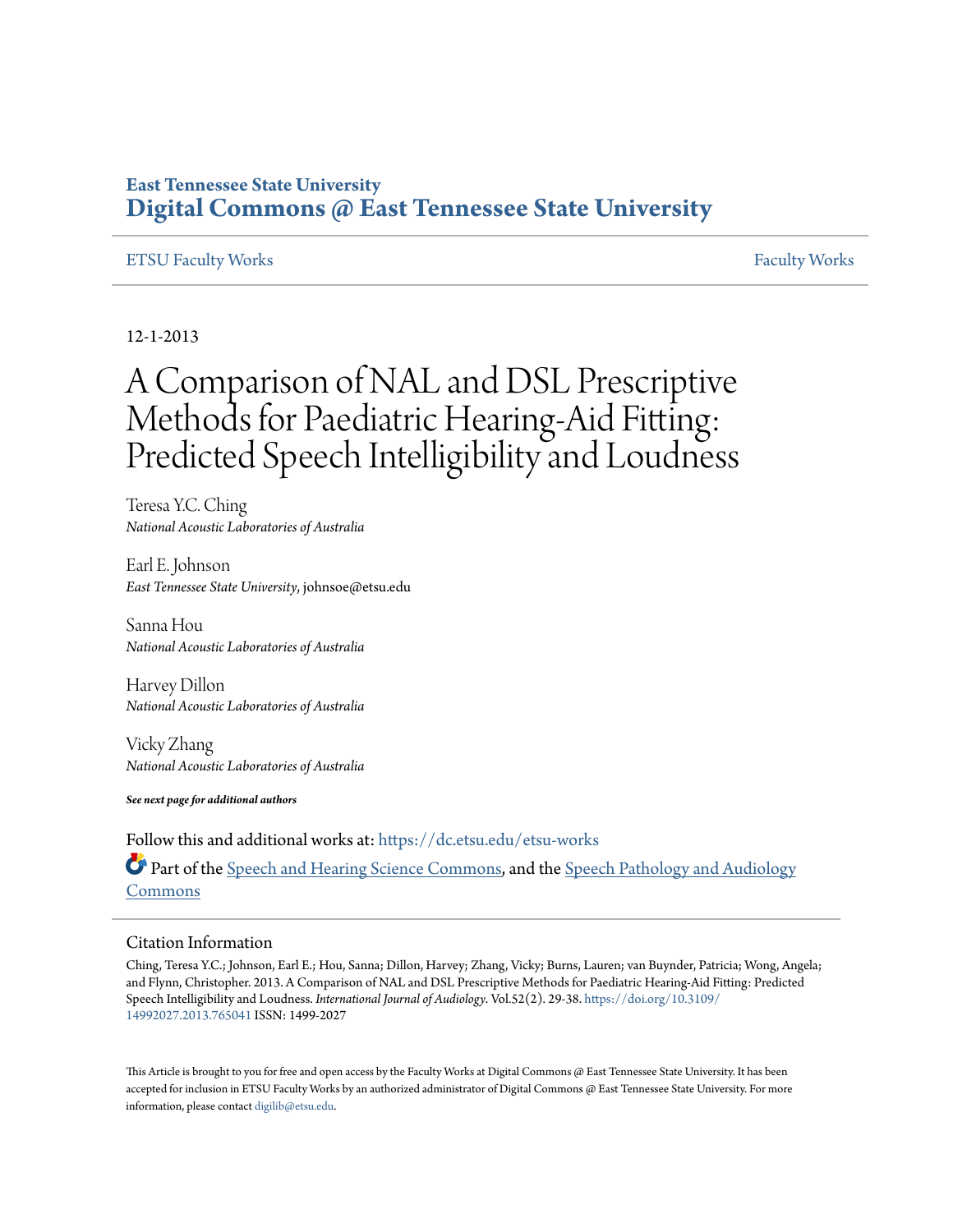# A Comparison of NAL and DSL Prescriptive Methods for Paediatric Hearing-Aid Fitting: Predicted Speech Intelligibility and Loudness

# **Copyright Statement**

This document is an author manuscript from [PMC.](https://www.ncbi.nlm.nih.gov/pmc/articles/PMC3874129/) The publisher's final edited version of this article is available at *[International Journal of Audiology](https://doi.org/10.3109/14992027.2013.765041)*.

# **Comments**

Yes - NIH

# **Creator(s)**

Teresa Y.C. Ching, Earl E. Johnson, Sanna Hou, Harvey Dillon, Vicky Zhang, Lauren Burns, Patricia van Buynder, Angela Wong, and Christopher Flynn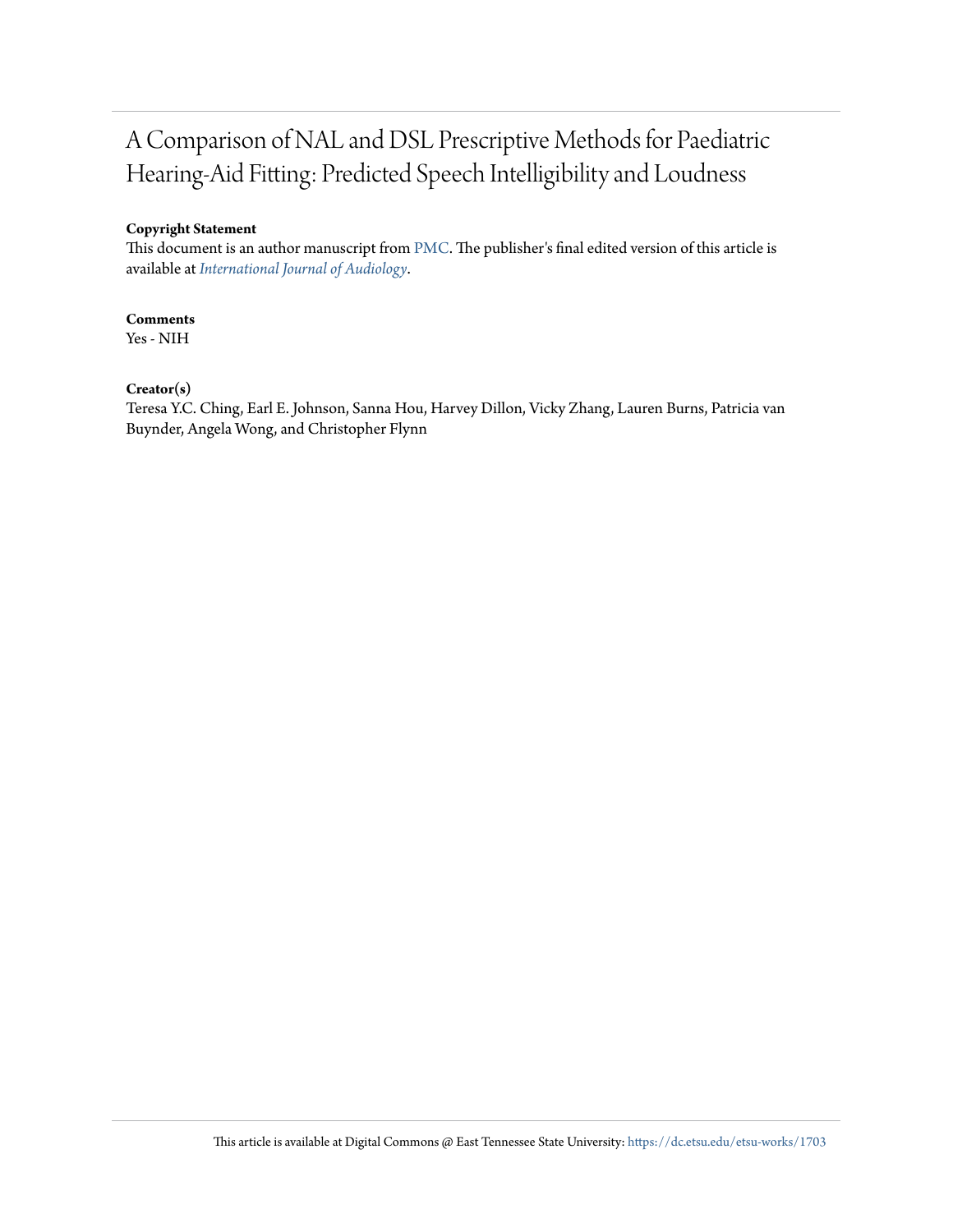

# NIH Public Access

**Author Manuscript**

*Int J Audiol*. Author manuscript; available in PMC 2014 December 01.

# Published in final edited form as:

*Int J Audiol*. 2013 December ; 52(0 2): . doi:10.3109/14992027.2013.765041.

# **A comparison of NAL and DSL prescriptive methods for paediatric hearing-aid fitting: Predicted speech intelligibility and loudness**

**Teresa Y.C. Ching**1,2, **Earl E. Johnson**3,4, **Sanna Hou**1,2, **Harvey Dillon**1,2, **Vicky Zhang**1,2, **Lauren Burns**1,2, **Patricia van Buynder**1,2, **Angela Wong**1,2, and **Christopher Flynn**1,5 <sup>1</sup>National Acoustic Laboratories of Australia, Sydney, New South Wales

<sup>2</sup>The HEARing CRC, Australia

<sup>3</sup>James H. Quillen VA Medical Center, Mountain Home, Tennessee

<sup>4</sup>Department of Audiology and Speech-Language Pathology, East Tennessee State University, Johnson City, Tennessee

<sup>5</sup>Australian Hearing

# **Abstract**

**OBJECTIVE—**To examine the impact of prescription on predicted speech intelligibility and loudness for children.

**DESIGN—**A between-group comparison of Speech Intelligibility Index (SII) and loudness, based on hearing aids fitted according to NAL-NL1, DSL v4.1, or DSL m[i/o] prescriptions. A withingroup comparison of gains prescribed by DSL m[i/o] and NAL-NL2 for children in terms of SII and loudness.

**STUDY SAMPLE—**Participants were 200 children, who were randomly assigned to first hearing-aid fitting with either NAL-NL1, DSL v4.1, or DSL m[i/o]. Audiometric data and hearing aid data at 3 years of age were used.

**RESULTS—**On average, SII calculated on the basis of hearing-aid gains were higher for DSL than for NAL-NL1 at low input level, equivalent at medium input level, and higher for NAL-NL1 than DSL at high input level. Greater loudness was associated with DSL than with NAL-NL1, across a range of input levels. Comparing NAL-NL2 and DSL m[i/o] target gains revealed higher SII for the latter at low input level. SII was higher for NAL-NL2 than for DSL m[i/o] at mediumand high-input levels despite greater loudness for gains prescribed by DSL m[i/o] than by NAL-NL2.

**CONCLUSION—**The choice of prescription has minimal effects on speech intelligibility predictions but marked effects on loudness predictions.

Corresponding author: Earl E. Johnson, Mountain Home VA Medical Center, PO Box 4000, Audiology-126, Mountain Home, TN 37684, 423-926-1171 x7149, Fax: 423-979-3403.

Disclaimer: The opinions expressed in this article are those of the authors and do not necessarily represent the official position of the U.S. Department of Veterans Affairs or the United States government or Australian government.

**IJA Supplement:** Optimising Rehabilitation Outcomes for Children with mild to profound hearing loss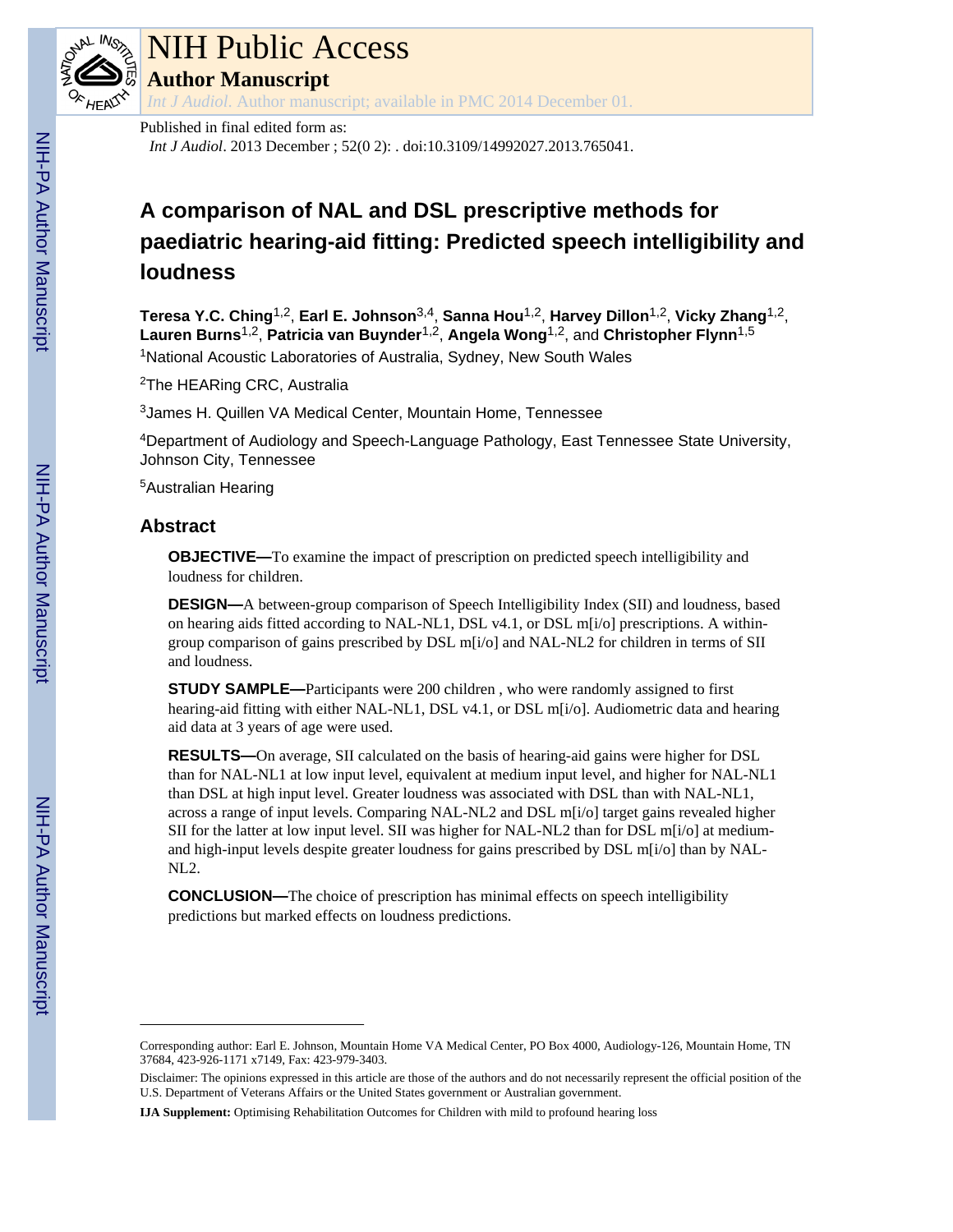#### **Keywords**

Hearing aid prescription; children; speech intelligibility; SII; loudness; DSL v4.1; DSL m[i/o]; NAL-NL1; NAL-NL2; Hearing Aids; Pediatric; Psychoacoustics/Hearing Science; Speech Perception

# **Introduction**

Early detection of hearing loss via universal newborn hearing screening has made it possible to provide amplification to children at a very young age. For prescribing hearing aid gain, the National Acoustic Laboratories (NAL) procedures (NAL-NL1, Byrne et al, 2001; NAL-NL2, Dillon et al, 2011) and the Desired Sensation Level (DSL) procedures (DSL v.4, Seewald et al, 1997; DSL m[i/o], Seewald, 2005; Scollie et al, 2005) have been used widely. As the NAL and the DSL procedures are based on different principles and formulae, the target gain-frequency responses for many hearing losses differ markedly between prescriptions (Byrne et al, 2001; Johnson & Dillon, 2011). A recent cross-over comparison of prescriptions for 48 school-aged children with mild to moderately severe hearing loss showed that gains were significantly higher in hearing aids fitted with DSL v.4 than with NAL-NL1 (Ching et al, 2010a). Despite the difference in overall gains, the hearing aids were similarly effective for children with regard to laboratory and real-life performance and preference (Ching et al, 2010b; Ching et al, 2010c). The gain differences resulted in initial variation in subjective loudness ratings, but rating differences became non-significant after extended periods of familiarization with each prescription (Scollie et al, 2010a). In realworld trials, some children reported loudness discomfort with the DSL v.4 in some environments (Ching et al, 2010d). Whether the comments were due to gains exceeding comfort levels or to the prior use history of the children could not be delineated. Doubleblind measurement of preferences revealed that even though some choices were related to acoustic environments, overall listening preferences were driven by auditory experience or years spent in development with each prescription (Scollie et al, 2010b). These findings call for an evaluation of the impact of choice of prescription on fitting infants and young children who are newly identified with hearing loss.

Evidence to guide the choice of prescription for young children is lacking, in part because it is difficult to evaluate outcomes of amplification at a young age using subjective measures (Stelmachowicz, 1999). Given that a major goal of amplification is to provide an audible signal across speech frequencies to maximize intelligibility within the range of comfortable loudness, models of predicted speech intelligibility and loudness provide a basis for comparing prescriptive methods. Based on prescribed gain targets, real-ear aided response levels can be calculated and used to predict speech intelligibility and loudness.

#### **Speech Intelligibility**

The Speech Intelligibility Index (SII) model is a standardized method of calculating audibility of a speech signal (ANSI, 1997) for predicting speech intelligibility. The SII is represented by the following equation:

$$
SII = \sum I_i A_i \quad (1)
$$

where  $I_i$  is the function which characterizes the importance of the *i*th frequency band for speech intelligibility, and *A<sup>i</sup>* expresses the proportion of the speech dynamic range in the *i*th frequency band that is above the listener's hearing threshold.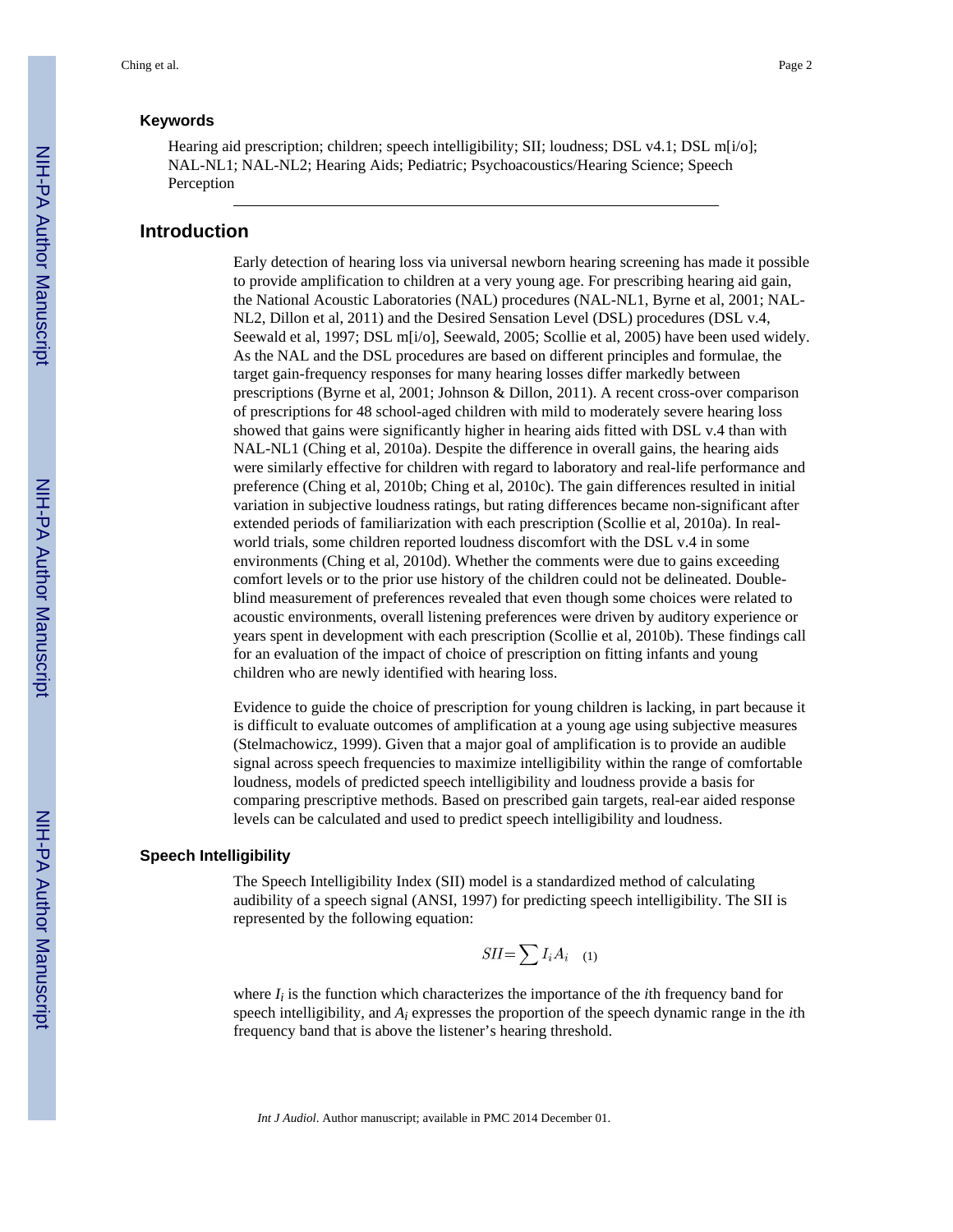The SII model has been used successfully to predict speech scores for different types of speech material for listeners with normal hearing sensitivity and milder hearing impairment (Pavlovic, 1986; Studebaker et al, 1997; Ching et al, 1998) . However, the model overestimated performance for listeners with increased amounts of hearing loss (Pavlovic, 1986; Studebaker et al, 1997; Ching et al, 1998). As shown in those previous studies, the amount of speech information that can be extracted from an audible signal decreases as hearing loss increases. This decreased ability of the impaired ear is commonly referred to as hearing loss desensitization. Speech intelligibility will be over-estimated if the SII calculation does not allow for desensitization when the hearing threshold at any frequency exceeds about 60 dB HL. Therefore, the SII model needs to be modified to include hearing loss desensitization (Ching et al, 2001; Ching et al, 2011).

In applying the SII model to estimating speech intelligibility for children, speech scores would be lower for children than for adults at a given SII (Scollie, 2008; Gustafson & Pittman, 2011; McCreery & Stelmachowicz, 2011). This observed discrepancy between adult and child performance does not vary across frequencies, suggesting that the frequency importance functions (e.g., Pavlovic, 1994) in the standard method would not need to be modified for children (McCreery & Stelmachowicz, 2011).

Although the SII method has been used to compare amplification options for children (Stelmachowicz et al, 1994), the SII on its own is not a reliable way to choose between different options. Given that the major determinants of audibility or SII are hearing thresholds and the amplified speech spectrum; assuming that there is no noise present; an amplification scheme that applies enough gain at each frequency to make speech at that frequency entirely audible will give a higher SII. Even if the technology makes this possible, it may result in excessive saturation of the hearing aid. In practical applications, the scheme with a higher SII may result in excessive loudness (e.g. Rankovic, 1991) and potential threshold shifts as a consequence of hearing aid usage (Macrae, 1994, 1995, 1996). These considerations require any modeling approach to hearing aid evaluation to include not only calculations of audibility but also estimations of loudness.

In this paper, we used the standard SII model and a modified SII model described in details in the methods section that allowed for hearing loss desensitization to quantify the importance-weighted proportion of speech that is audible when alternative prescriptions were used in selecting hearing aids.

#### **Loudness**

The perception of loudness has been estimated for individuals with normal hearing and cochlear hearing loss by the Moore and Glasberg (2004) model. As explained by Moore et al (2010), the model relies on two key concepts: 1) excitation pattern along the basilar membrane transformed into an equivalent rectangular bandwidth  $(ERB<sub>N</sub>)$  scale to represent frequency and 2) specific loudness, of the frequency-specific loudness density, measured in sones per ERB. The ERBs are approximations of the filters in the human auditory system, with bandwidth as a function of frequency (*f*) given by the formula 0.108*f* + 24.7 (Glasberg & Moore, 1986). The formula relating  $ERB<sub>N</sub>$  to frequency,  $f$  (in kHz) is given in Glasberg & Moore (1990) as:  $ERB_N$  – number = 21.4log<sub>10</sub>(4.37*f*+1).

Specific loudness is calculated by frequency in  $ERB<sub>N</sub>$  scale from the amount by which excitation at each frequency exceeds the threshold excitation at that frequency (Moore and Glasberg, 1997; 2004). When specific loudness, N', equals 0.00537 in any  $ERB_N$ , the energy level (E) of the input sound is sufficient to excite the cochlea and a threshold response (Ethrq) is reached, *i.e.*,  $E = E_{THRO} = 2.31$ . Overall loudness (in units of sones and phons) is then calculated by summing specific loudness across ERBs.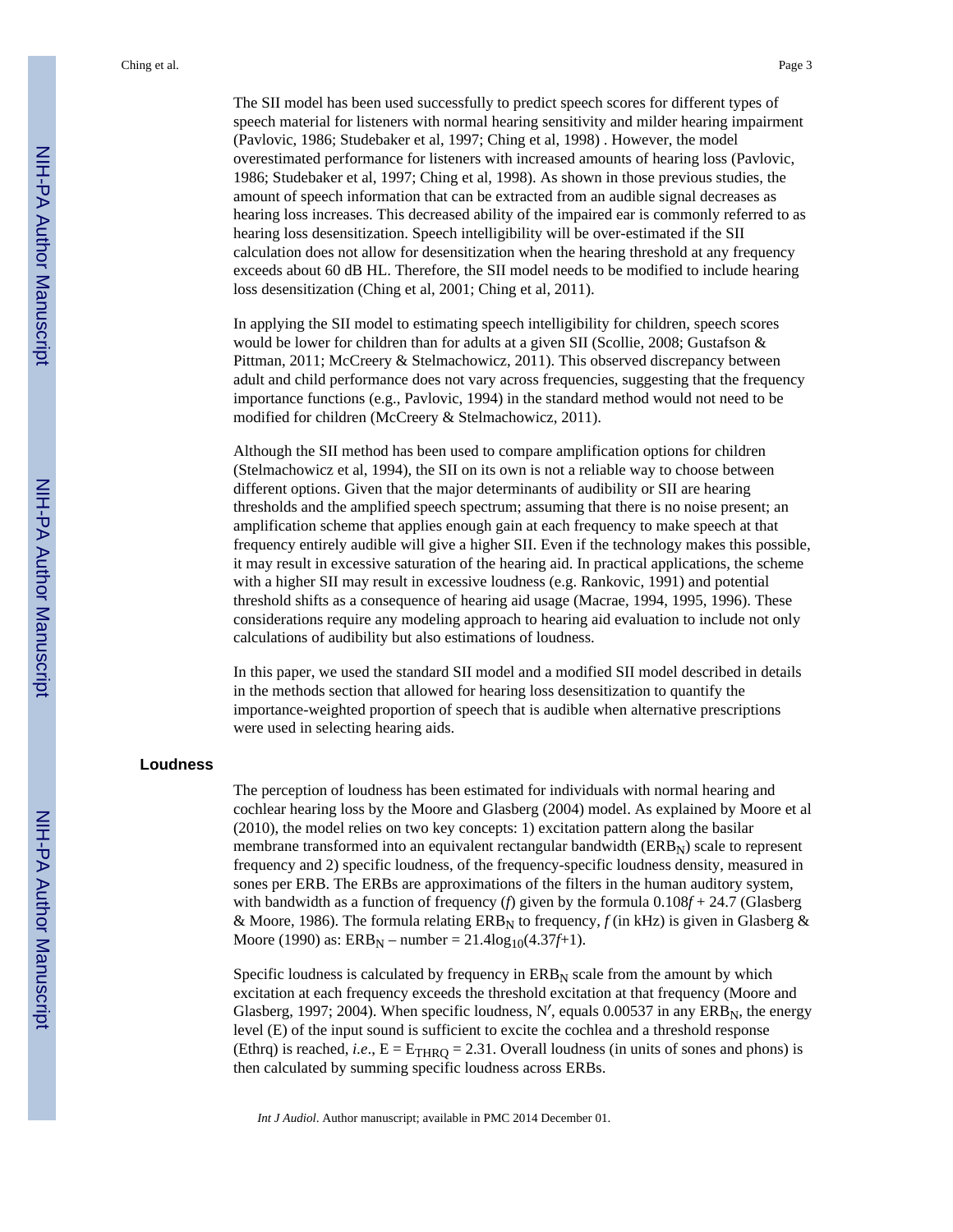The calculation of specific loudness includes the effect of hearing loss on the transfer function of the inner and outer hair cells. Default assumptions of the model partitioning loss between the inner and outer hair cells were adopted: outer versus inner hair cell damage was 0.9 versus 0.1, up to the maximum outer hair cell loss of 57.6 dB HL (Moore & Glasberg, 2004). In clinical practice, the amount of underlying outer versus inner hair cell loss is usually unknown.

The loudness model has been derived from adult data, but there is no evidence to suggest that it needs to be modified when applied to children (Moore, personal communication, 2012). Indeed, data from Serapanos and Gravel (2004) revealed no significant difference in loudness functions between children and adults with normal hearing. As children who had auditory experience of high in-ear sound pressure levels from amplification preferred listening at those levels (Scollie et al, 2000; Scollie et al, 2010ab;), gains should be selected to take into account loudness limits when amplification is first provided early in life to avoid potential deterioration of hearing loss due to amplification (Macrae, 1996).

#### **Comparison of prescriptions**

Both the DSL and the NAL procedures have been revised in recent years to take into account empirical verification and collaborative evaluations by the two research groups (DSL m[i/o], Scollie et al, 2005; NAL-NL2, Dillon et al, 2011). Each procedure provides gain targets separately for adult-aged and child-aged populations. A comparison of the adult versions of the DSL m[i/o] and NAL-NL2 for five hypothetical audiograms was reported by Johnson and Dillon (2011). They found that NAL-NL2 and DSL m[i/o] provided equivalent calculated loudness and predicted speech intelligibility at medium input levels, despite variations in gain-frequency response shapes prescribed by the two procedures (Johnson & Dillon, 2011). These findings cannot be generalized to the child-aged versions, however, because prescriptive gain targets for children differ from those for adults with the same audiogram. Prescriptive gain targets are always higher for children than adults because children have need for greater stimulus and sensation levels than adults to reach the same speech recognition performance (see Scollie, 2005 for review; Scollie, 2008).

There were no studies that compared the gains prescribed by the revised prescriptive methods for young children in terms of estimated speech intelligibility and loudness, which are important considerations with regard to amplification outcomes for children. To meet this need, the present paper adopted a modeling approach to examine the impact of gain differences between prescriptions for children. Specifically, two research questions were addressed:

- **1.** In what way does application of the DSL v.4, or DSL m[i/o] or NAL-NL1 in hearing aid fitting of young children impact on estimates of speech intelligibility and loudness?
- **2.** In what way do gain differences between the DSL m[i/o] and NAL-NL2 prescriptions for children impact on estimates of speech intelligibility and loudness?

To address the first question, hearing aid gains of a sample of children who were fitted with DSL v.4 or DSL m[i/o] or NAL-NL1 were used in calculations. The sample was drawn from the population-based cohort of a prospective study on outcomes of early- and late-identified children in Australia, the "Longitudinal Outcomes of Children with Hearing Impairment" or "LOCHI" study (Ching et al, this issue). The real-ear aided responses were used to calculate estimates of speech intelligibility and loudness perception.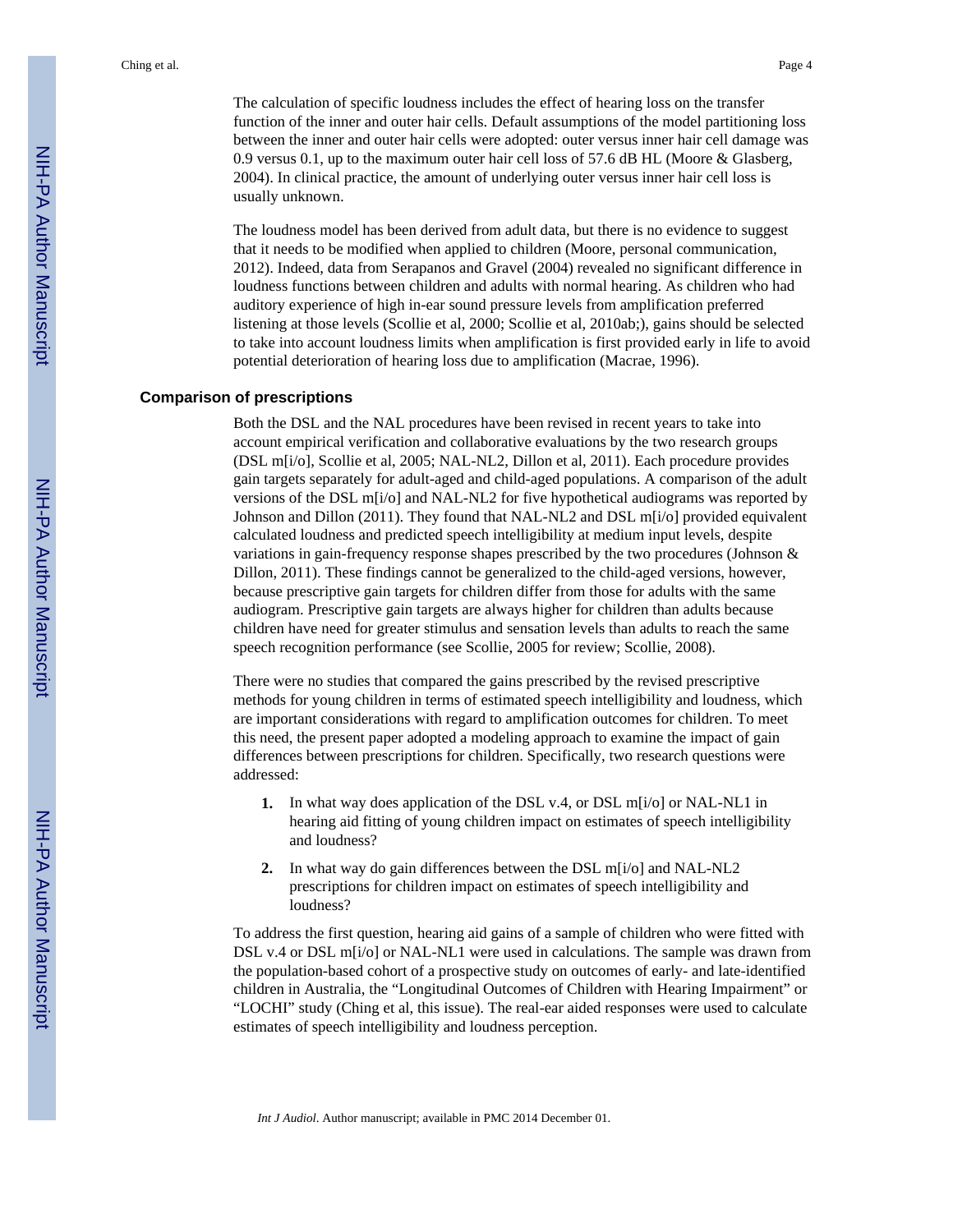To address the second question, prescriptive targets for the DSL m[i/o] and the NAL-NL2 were derived for a subset of the sample. Prescribed real-ear aided responses were used to calculate predicted speech intelligibility and loudness.

# **Methods**

#### **Sample**

The sample comprised 200 children who enrolled in the LOCHI study prior to initial fitting of hearing aids. Following enrollment, individual children were randomly assigned to either the NAL prescription (NAL-NL1; Byrne et al, 2001) or the DSL prescription (DSL[i/o] v4.1; Seewald et al, 1997) for first fitting of hearing aids.

Audiological services after diagnosis, including hearing assessment and hearing aid selection, fitting and verification for all children were provided by audiologists at Australian Hearing (AH, the national government funded organization that provided hearing services to all children with hearing loss under the age of 26 years in Australia). All children were fitted bilaterally with multi-channel hearing aids that have wide-dynamic range compression capabilities. In accordance with the AH national pediatric amplification protocol (King, 2010), the individual hearing thresholds and real-ear-to-coupler differences (RECD) were used to derive gain targets in an HA2-2cc coupler by using the standalone software of the respective prescriptions. Hearing aids were adjusted and verified in an HA2-2cc coupler by comparing the measured values to custom targets. A broadband speech-weighted stimulus was used to verify gain-frequency responses at input levels of 50, 65 and 80 dB SPL; and a swept pure tone presented at 90 dB SPL was used as stimulus to verify maximum output of hearing aids.

The hearing thresholds and hearing-aid gains of children were retrieved by research audiologists from clinical records held at AH service centers, with written parental permission. Measurements of hearing aids reported in this paper were completed by AH audiologists within 6 months of the children's outcomes evaluations at 3 years of age (as part of the LOCHI study). At that time, the hearing aids of some children who were initially fitted with DSL v4.1 had been updated with the DSL m[i/o] as part of the routine service provision by AH, whereas others were still to be updated. None of the children initially fitted with NAL-NL1 had been updated with NAL-NL2 yet. Table 1 gives the hearing threshold levels of participants.

**Study 1. SII and loudness calculated for hearing aids fitted using NAL-NL1,**

**DSLV4.1, DSLM[I/O]—**This study used a between-group design to compare calculated SII and loudness for hearing aid gains for 200 children: 35 of them were using hearing aids fitted with DSL v4.1, 57 with DSL m[i/o], and 108 with NAL-NL1. About 13% of the participants' audiograms demonstrated asymmetry of greater than 10 dB HL across octave frequencies between 0.5 and 2 kHz. The remaining participants had symmetrical hearing losses.

For calculations of SII and loudness, the hearing thresholds in the better ear for children with asymmetrical loss and the right ear for children with symmetrical loss were used as input data. There was no rationale for choosing the right ear. Rather thresholds from one ear were used as the loudness prediction model is setup to handle only threshold input from a single ear with an assumption of symmetric thresholds for a binaural calculation; the speech intelligibility index model is setup to return better ear SII so in the case of symmetric hearing thresholds either the left or right ear thresholds could have been used. There were 52 left ears and 148 right ears. Across the 3 prescription groups, the four-frequency pure tone average (4FA, average of thresholds at 0.5, 1, 2, and 4 kHz) was not significantly different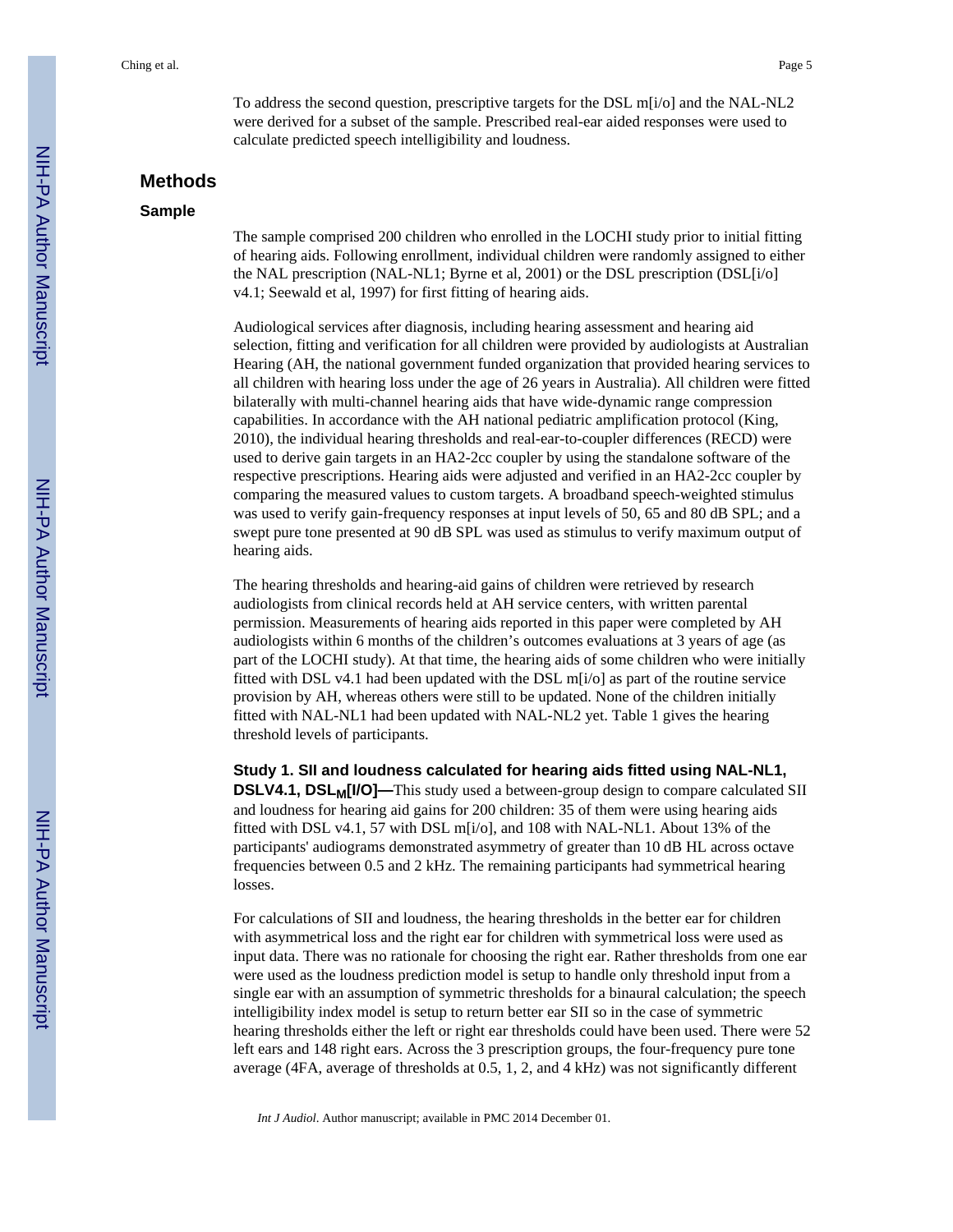$(F(2,197) = 0.026 p = 0.97)$ . Also, the audiometric slope between 0.5 and 4 kHz was not significantly different between groups ( $F(2,197) = 0.29$ ,  $p = 0.75$ ). Furthermore, the spread of audiometric thresholds for children fit with each of the prescriptive methods was not statistically different. This was confirmed with a Levene's Test of Equality of Variances for the 4FA (F(2,197) = 2.62, p = 0.08), as well as for the audiogram slope (F(2, 197) = .52, p = 0.59). On average, there were no significant difference in mean hearing thresholds, audiogram slope, and spread of thresholds across groups.

#### **Study 2. SII and loudness calculated for gain targets of NAL-NL2 and DSLM[I/**

**O]—**This study used a within-group design to compare prescribed targets. Audiometric data in the better ear (for asymmetric loss) or right ear (for symmetric loss) of the sub-sample of 57 children who were fitted with DSL m[i/o] were used. The audiograms (17 left ears and 40 right ears) were used to derive custom targets for DSL m[i/o] and NAL-NL2 using the respective standalone software.

#### **Procedure**

Calculations of speech intelligibility and loudness for different fitting methods were completed using published models. The models required data on hearing thresholds and speech spectra as input. We used the speech spectra with overall levels of 52, 65, and 76 dB SPL to represent soft, medium, and loud speech. The spectral shapes of the soft and loud speech were taken from Scollie et al  $(2005)$  to reflect those in current use by DSL m[i/o], and the spectrum of medium level speech was that of the international long-term average speech spectrum (ILTASS; Byrne et al, 1994) utilized by NAL-NL1 and NAL-NL2.

For estimating speech intelligibility and loudness of hearing-aid gains for low, medium and high input levels (Study 1), the REAG data were added to the respective speech spectrum for each prescriptive method to yield real-ear-aided responses (REAR). For estimating speech intelligibility and loudness of target gains (Study 2), the REAG targets were added to the speech spectra to yield prescribed REAR. Available octave and inter-octave frequency hearing thresholds and REAR were interpolated and extrapolated to T octave band levels or otherwise as needed for subsequent modeling input data requirements.

**Speech Intelligibility Index (SII) modeling—**Speech intelligibility was calculated using the Speech Intelligibility Index (SII) model. This modeling was completed with two approaches:

- **1.** the American National Standards Institute (ANSI) S3.5 (1997) method, and
- **2.** the ANSI S3.5 (1997) method with a revised desensitization factor.

The second method included the same transforms and steps as ANSI S3.5 (1997), but with the addition of a hearing loss desensitization factor. The desensitization factor was empirically derived (Ching et al, 2011) and adopted in the derivation of the NAL-NL2 prescriptive method (Dillon et al, 2011). Specifically, the desensitization is governed by variables of *m* and *p,* which are frequency-specific but not frequency-dependent. The desensitized audibility,

$$
k' = \left[ \left( \frac{k}{30} \right)^p + m^p \right]^{1/p} \quad (2)
$$

in which,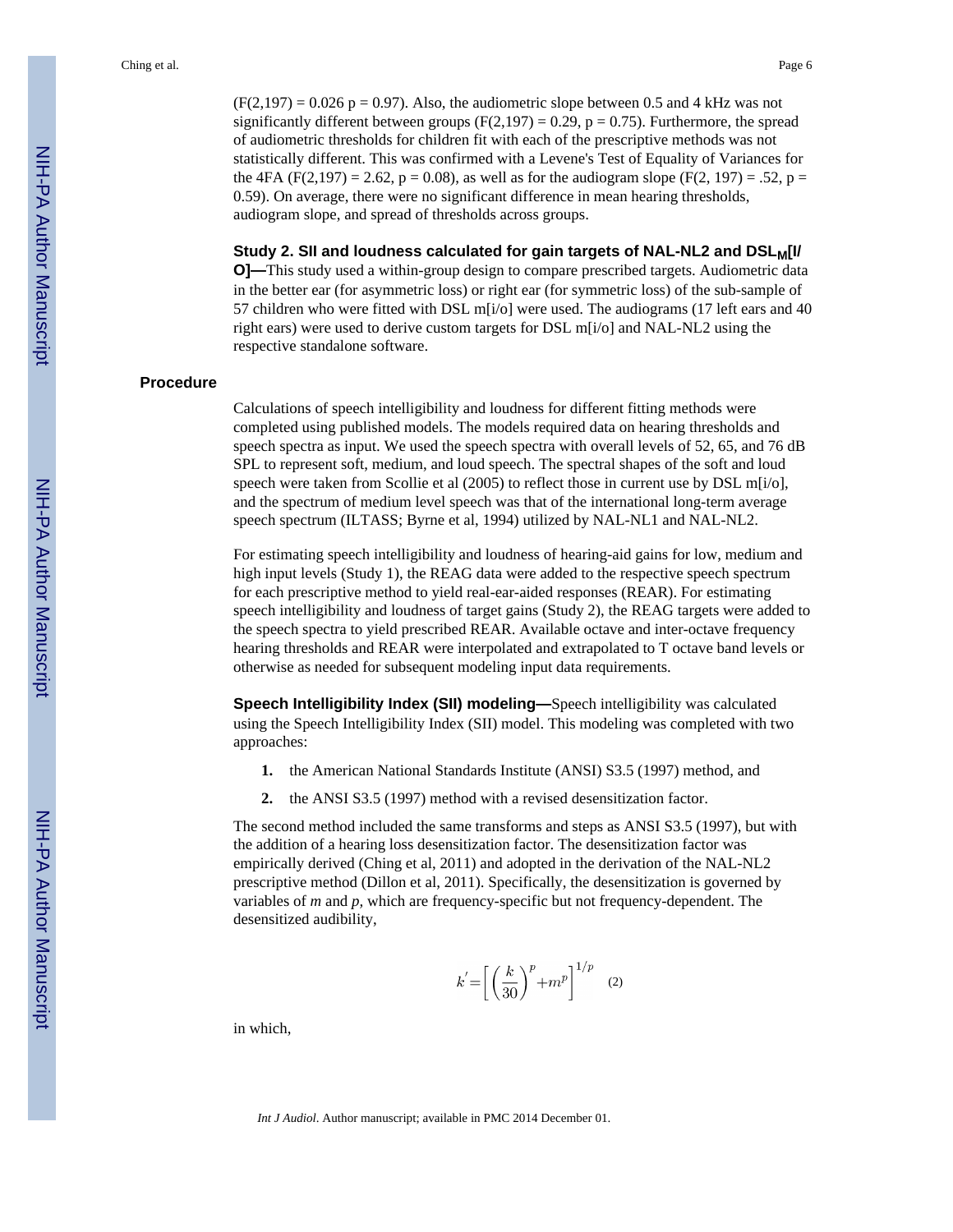Ching et al. Page 7

$$
m = \frac{1}{1 + e^{0.075(T - 66)}},
$$
 (3)  

$$
p = \frac{T}{8} - 15,
$$
 (4)

and in which *T* equals the amount of frequency-specific hearing loss in dB HL; and *k* is the amount by which the maximum short-term rms speech levels exceed the disturbance level, which is effectively the greater of hearing thresholds and masking noise, as specified in ANSI SII. The average speech importance function was used in all calculations of SII.

To provide a normative reference, SII values were also calculated for a hypothetical audiogram with 0 dB HL across frequencies and an average real-ear unaided response (REUR, Bentler, 1994).

In this paper, the SII value calculated with the first method is labeled as ANSI SII, and the value calculated with the second method is labeled as Desensitized SII.

**Loudness modeling—**To estimate loudness for low-, medium-, and high-level speech input, the Moore and Glasberg (2004) loudness model was utilized. The model allowed for input data for only one ear and assumed typical binaural summation to calculate binaural loudness. Relevant input variables were hearing thresholds (in dB HL) and energy levels of the input speech spectra (in dB SPL). Specific loudness was calculated by frequency in  $ERB<sub>N</sub>$  scale from the amount by which excitation at each frequency exceeds the threshold excitation at that frequency (Moore and Glasberg, 1997, 2004). Overall loudness (in units of sones) was then calculated by summing specific loudness across ERBs. To estimate overall loudness for a normal-hearer as a reference, loudness was also calculated for a hypothetical audiogram with 0 dB HL and average real-ear unaided response (REUR, Bentler, 1994).

#### **Statistical Analysis**

Results are summarised in terms of means and standard deviations. Analysis of variance with repeated measures was used to determine significance of difference between means. Where significant interactions were found, post-hoc analysis was carried out using the Tukey's Honest Significant Difference Test.

# **Results**

# **Study 1. SII and loudness calculated for hearing aids fitted using NAL-NL1, DSLv4.1, DSL m[i/o]**

The deviation of hearing aid gains from prescribed gains is shown in Table 2. The deviation in frequency response slopes achieved in hearing aids compared to prescribed slopes is shown in Table 3. On average, prescribed target 4FA gains were matched within +/− 1.5 dB across input levels and prescription groups; and frequency response slopes were approximated within +/− 1.2 dB/octave.

**Speech intelligibility—**The SII values calculated for hearing aid fittings of the 3 groups of children are shown in Figure 1a. The left panel represents values obtained with the ANSI SII method and the right panel shows those obtained with the Desensitized SII method.

Analysis of variance (ANOVA) with ANSI SII as dependent variables, prescription (DSL v. 4 vs DSL m[i/o] vs NAL-NL1) as a between-group factor, input level (50, 65, 80 dB) as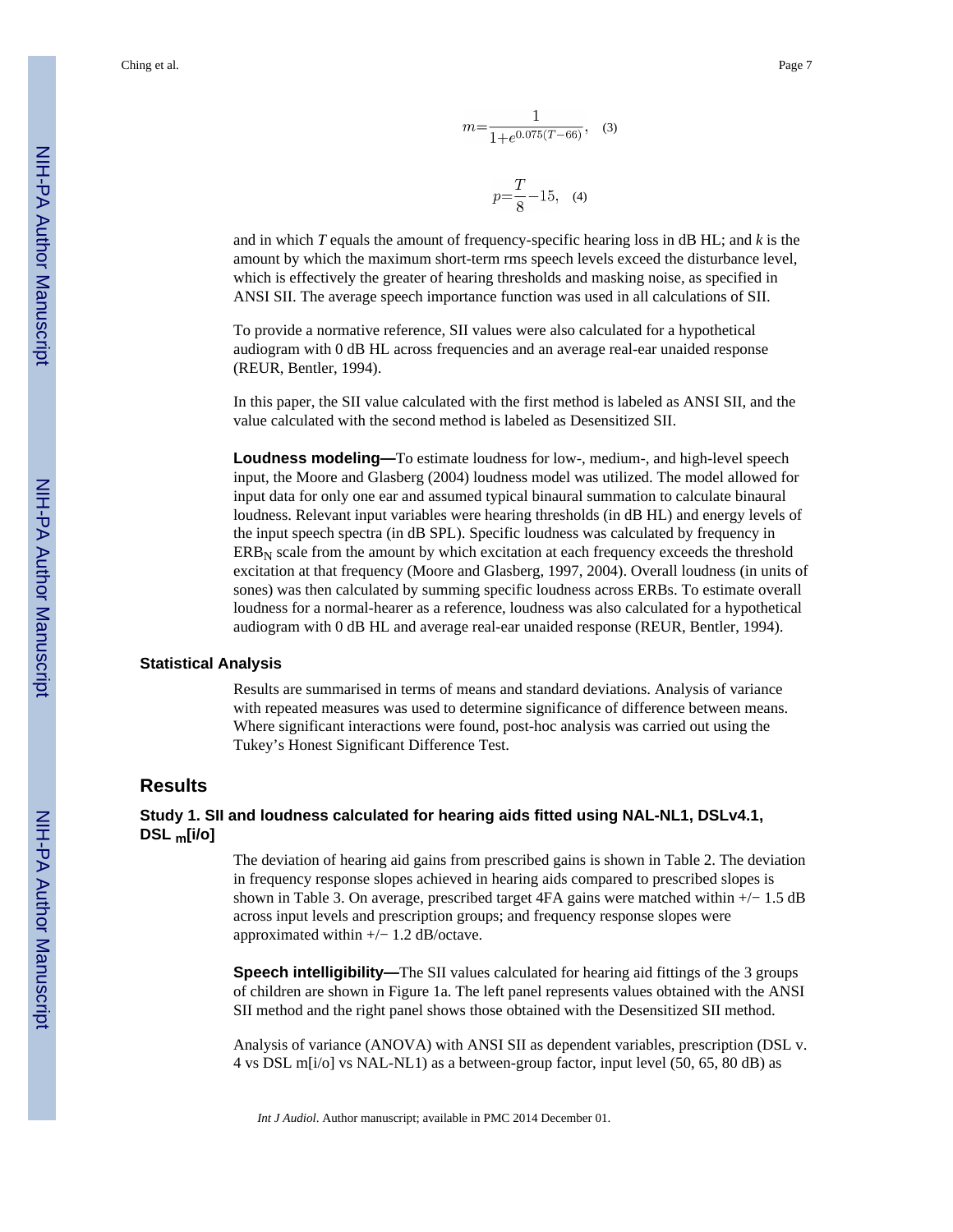repeated measures, and 4FA hearing thresholds as a covariate, indicated that the effect of prescription was significant (F(2, 196) = 11.96,  $p < 0.001$ ). The effect of input level was also significant (F(2,392) = 124.28,  $p < 0.001$ ). There was significant interaction between prescription and input level  $(F(4,392) = 46.47, p < 0.001)$ . Post-hoc analysis indicated that at low input levels, the ANSI SII values of NAL-NL1 were on average significantly lower than those of DSL v4.1 by 0.09 units ( $p < 0.001$ ) and lower than those of DSL m[i/o] by 0.11 units ( $p < 0.001$ ). At medium input level, the ANSI SII values for NAL-NL1 were significantly lower than DSL v4.1 by 0.03 units ( $p < 0.01$ ) and also lower than DSL m[i/o] by  $0.03$  ( $p = 0.01$ ). At high input level, the ANSI values for NAL-NL1 were on average higher by 0.01 units than those for the DSL groups, but the difference was not significant (for DSL v4.1:  $p = 0.05$ ; for DSL m[i/o]:  $p = 0.08$ ).

A separate ANOVA was carried out with the Desensitized SII values as dependent variable, prescription as a between-group factor, input level as repeated measures, and 4FA hearing loss as a covariate. The main effect of prescription was not significant ( $F(2, 196) = 1.56$ ,  $p =$ 0.21). The main effect of input level was significant  $(F(2, 392) = 92.06, p < 0.001)$ . The interaction between input level and prescription was significant ( $F(4,392) = 65.93$ , p < 0.001). Post-hoc analysis revealed that at low input level, the Desensitized SII for NAL-NL1 was significantly lower than those for DSL v4.1 by 0.04 units ( $p < 0.001$ ) and lower than DSL m[ $i$ /o] by 0.05 units ( $p < 0.001$ ). At medium input level, there was no significant difference between NAL-NL1 and DSL v4.1 ( $p = 0.30$ ) or between NAL-NL1 and DSL m[i/ o] groups ( $p = 0.62$ ). At high input level, Desensitized SII for NAL-NL1 was significantly higher than DSL v4.1 by 0.03 units ( $p = 0.002$ ) and higher than DSL m[i/o] by 0.01 units ( $p$  $= 0.02$ ) suggesting that greater reduction in SII was associated with the DSL prescriptions than with the NAL prescription.

For the normative reference audiogram, both the ANSI and Desensitized SII models return SII values of 0.98 for low input, 0.99 for medium input, and 0.94 for high input levels.

**Loudness—**The estimated loudness for hearing aids fitted according to the three prescriptive methods is displayed in Figure 2a. An ANOVA with overall loudness as dependent variables, prescription as a between-group factor, input level as repeated measures and 4FA hearing thresholds as a covariate indicated a significant effect of prescription (F(2, 196) = 40.0,  $p < 0.001$ ). The effect of input level was significant (F(2,  $392$  = 18.43,  $p < 0.001$ ). There was significant interaction between prescription and input level  $(F(4,392) = 29.07, p < 0.001)$ . Post-hoc analysis revealed that on average, the loudness estimated for NAL-NL1 was significantly lower than that for DSL v4.1 at low ( $p = 0.002$ ), medium ( $p < 0.001$ ) and high input levels ( $p < 0.001$ ). In a similar vein, the loudness estimated for NAL-NL1 was significantly lower than that for DSL m[i/o] at low ( $p < 0.001$ ), medium ( $p < 0.001$ ) and high input levels ( $p < 0.001$ ). Using an average REUR and hearing thresholds of 0 dB HL to represent a listener with normal hearing as a reference, the calculated loudness for low-, medium-, and high-level speech were 8.5, 18.6, and 41.7 sones respectively.

#### **Study 2. SII and loudness calculated for gain targets of NAL-NL2 and DSL m[i/o]**

The same audiograms from the 57 children who were fitted with DSL m[i/o] in Study 1 were used in the comparison of targets from NAL-NL2 and DSL m[i/o] for Study 2. For these 57 children, the mean REAG targets prescribed by the NAL-NL2 and DSL m[i/o] for low, medium and high input levels are shown in Figure 3. For low input level, NAL-NL2 prescribed less gain than DSL m[i/o] for frequencies below 3 kHz but slightly more gain than DSL m[i/o] at 4 kHz. For medium and high input levels, NAL-NL2 prescribed less gain than DSL m[i/o] below 3 kHz but similar gain at 4 kHz.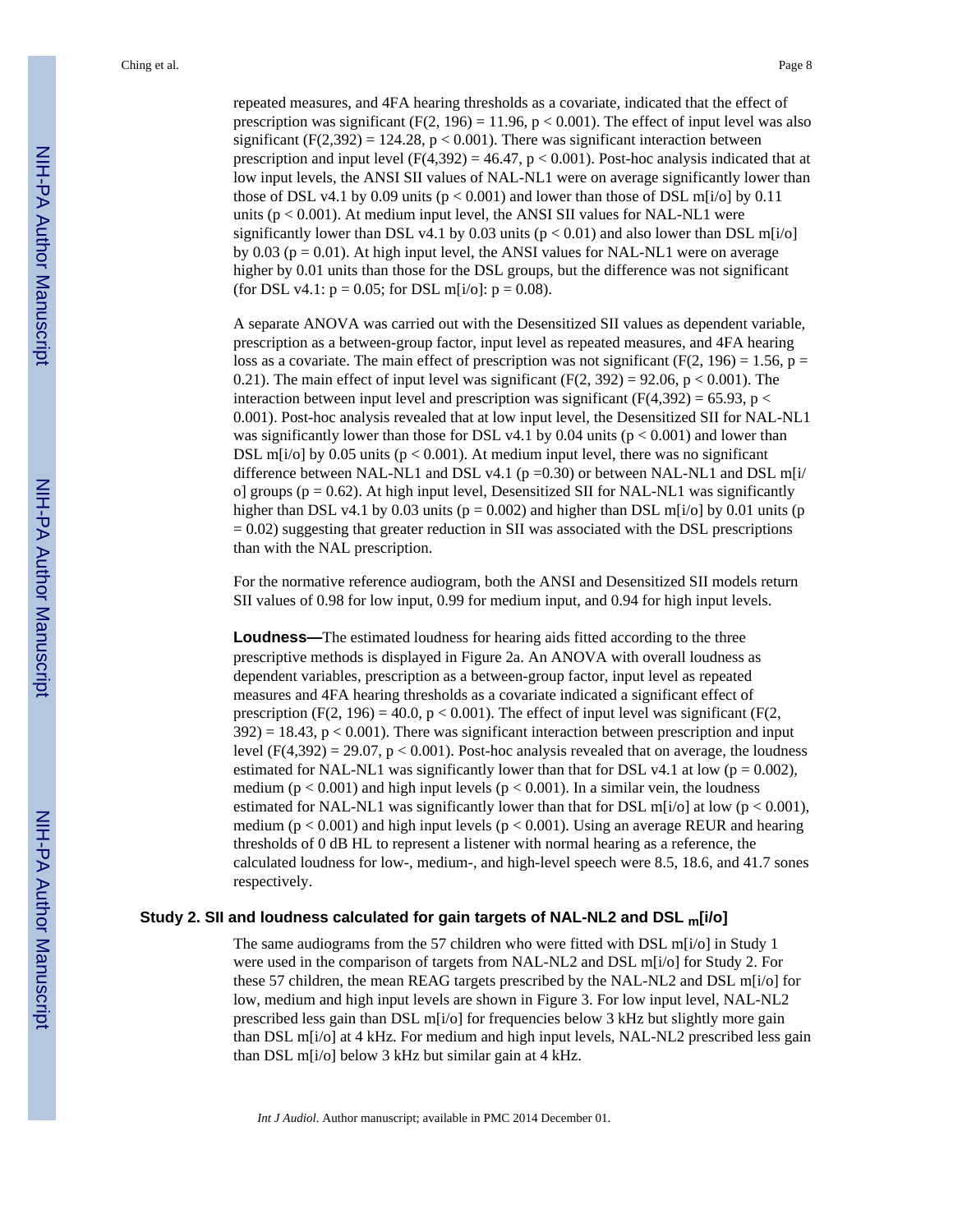**Speech intelligibility—**The mean ANSI SII and Desensitized SII values for prescribed gains are shown separately in Figure 1b. An ANOVA was conducted with ANSI SII values as dependent variables, prescription (NAL-NL2 vs DSL m[i/o]) and input level (low, medium, high) as repeated measures. The main effect of prescription was present ( $F(1, 56) =$ 8.91,  $p = 0.004$ ). There was also a main effect of input level (F(2, 112) = 12.91,  $p < 0.001$ ). The interaction between prescription and input level was significant (F  $(2, 112) = 8.52$ , p < 0.001). Post-hoc analysis indicated that the SIIs were significantly lower for NAL-NL2 than for DSL m[i/o] by 0.04 units at low input level, and by 0.03 units at medium input level ( $p <$ 0.001), but there were no significant differences in SII between prescriptions at high input level ( $p = 0.99$ ).

A separate repeated measures ANOVA was completed for the Desensitized SII values. The main effect of prescription was significant (F(1, 56) = 34.01,  $p < 0.001$ ), and the main effect of input level was significant  $(F(2, 112) = 121.47, p < 0.001)$ . There was significant interaction between prescription and input level  $(F(2, 112) = 122.12, p < 0.001)$ . Post-hoc analysis revealed that the Desensitized SII values for NAL-NL2 were on average lower than those for DSL m[i/o] by 0.01 unit at low input level (p <0.001), but higher than DSL m[i/o] by 0.01 at medium input level ( $p < 0.001$ ) and higher than DSL m[i/o] by 0.02 units at high input level ( $p < 0.001$ ). From low to medium input levels, the Desensitized SII for NAL-NL2 increased by 0.01 units whereas DSL m[i/o] decreased by 0.02 units.

**Loudness—**The mean loudness estimates for gains prescribed by DSL m[i/o] and NAL-NL2 are shown in Figure 2b. An ANOVA using loudness values in sones as dependent variables, prescription as between group factor and input level as repeated measures indicated that there was a significant main effect of prescription ( $F(1,56) = 74.97$ , p < 0.001). The main effect of input level was significant (F  $(2,112) = 487.33$ , p < 0.001). There was significant interaction between prescription and input level (F(2, 112) = 62.48, p < 0.001). Post-hoc analysis revealed no significant difference in loudness between prescriptions at low input level ( $p = 0.99$ ). However, the loudness estimates for NAL-NL2 were significantly lower than those for DSL m[i/o] at medium input ( $p < 0.001$ ) and at high input levels  $(p < 0.001)$ . As shown in Figure 2, the loudness estimates for both prescriptions at low input levels were on average close to normal loudness levels. On the other hand, loudness estimates at medium and high input levels for both prescriptions were greater; considerably more so for DSL m[i/o]; than the reference loudness calculated for an assumed normal-hearing listener.

# **Discussion**

The primary aim of this study was to assess the impact of prescription method on predicted speech intelligibility and loudness for children.

# **SII and loudness calculated for hearing aids fitted using NAL-NL1, DSL v4.1 and DSL m[i/ o]**

The consequence in applying the three prescriptive methods in hearing aid fittings for predicted speech intelligibility and loudness was investigated using a between-groups design. The conclusion about which method optimizes speech intelligibility appears to depend on whether the SII calculations made allowance for hearing loss desensitization. The standard ANSI SII calculations suggest that speech at low and medium levels would be more intelligible for the groups fitted with the DSL prescriptions than for the group fitted with the NAL prescription. After allowing for hearing loss desensitization, the predicted speech intelligibility for medium-level speech was no longer significantly different across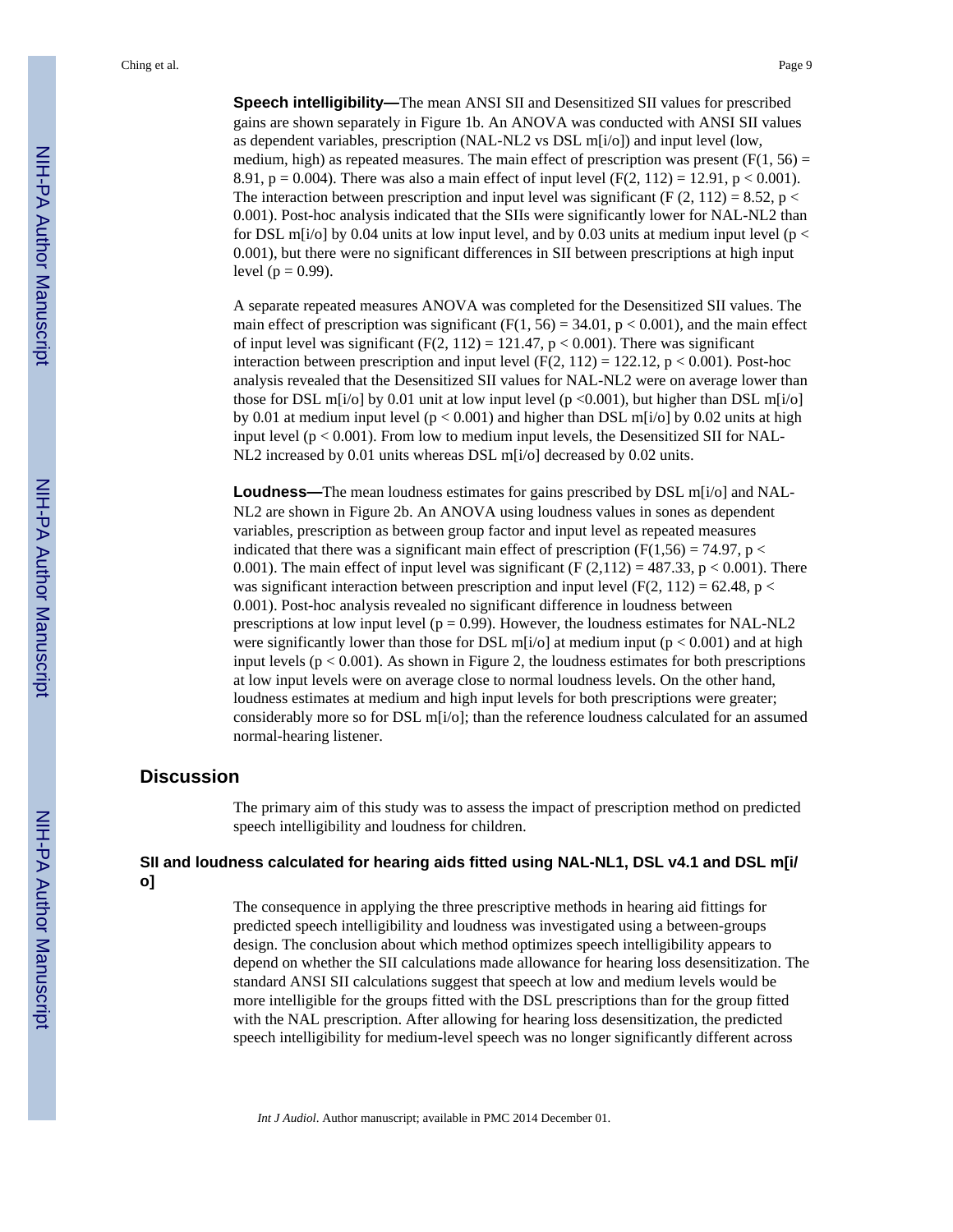prescription groups. This is in spite of the mean loudness estimates at medium levels for the DSL groups to be almost doubling that for the NAL group (see Figure 2).

The conventional ANSI SII included a level distortion factor which reduces the contribution of an audible signal to speech intelligibility when the overall sound pressure level exceeds 73 dB SPL (ANSI, 1997). This factor caused the ANSI SII values for the DSL group to decrease with increase in input level. The additional allowance for hearing loss desensitization resulted in a significant reduction in predicted speech intelligibility as input level increased for the DSL group. At high levels, the Desensitized SII values show that speech intelligibility for the NAL group was predicted to be slightly better than that for the DSL groups, even though the loudness resulting from the application of the DSL prescriptions was considerably greater than that of the NAL prescription (see Figure 2).

Taking the predicted speech intelligibility and loudness (Figures 1 and 2) together suggest that the NAL prescription has achieved its goal of maximizing speech intelligibility, subject to the overall loudness of speech being no more than that perceived by a normal-hearing person for medium-level speech (Dillon, 1999). For low-level input, the overall loudness was less than normal; and speech amplified by NAL-NL1 was predicted to be less intelligible than that amplified by the DSL prescriptions (Figure 1). On the other hand, the underlying rationale for the DSL procedure is to normalize loudness at each frequency (Cornelisse et al, 1995; Scollie et al, 2005). For low-level speech, the overall loudness resulting from applying the DSL v4.1 or the DSL m[i/o] was close to normal, and the predicted speech intelligibility was optimal. For medium- and high-level input, loudness increased considerably above normal loudness levels with a concomitant reduction in speech intelligibility. It appears that even at medium input level, hearing loss desensitization reduced the contribution of amplified speech to intelligibility.

The current findings suggest that the optimal gain for speech intelligibility at low input level is closer to that prescribed by the DSL procedures than the NAL-NL1 procedure. At medium and high input levels, the NAL procedure provides gain that maximizes speech intelligibility while keeping overall loudness to be closer to normal than the DSL procedures.

#### **SII and loudness calculated for gain targets of NAL-NL2 and DSL m[i/o]**

This within-group comparison of prescriptive targets revealed significant differences in SII, favoring DSL m[i/o] for low input level, but NAL-NL2 for medium and high input level. Across input levels, the effect sizes were small; of the order of less than or equal to 0.04 units of SII; suggesting that both prescriptions maximize speech intelligibility over a wide range of input levels.

Comparison of estimated loudness revealed that the two prescriptions approximated normal loudness for low-level input. However, the calculated loudness for DSL m[i/o] was significantly greater than NAL-NL2 for medium- and high-level inputs.

In contrast to these findings on children showing minimal differences in SII but vastly different loudness, the comparison of the adult versions (Johnson & Dillon, 2011) indicated that the two prescriptions were equivalent in SII and loudness. As the two prescriptions inherently prescribed less gain for adults than for children, it would not be surprising that conclusions about loudness for the two populations differ. It does suggest that the additional gain provided to children relative to adults with the same hearing loss contributes little to intelligibility. Because the usefulness of the audible signal for speech intelligibility is affected by level distortion and hearing loss desensitization, higher sensation level than is optimal for speech intelligibility at any frequency region contributes not to intelligibility but to loudness, which may result in sensations that are unacceptable to some individuals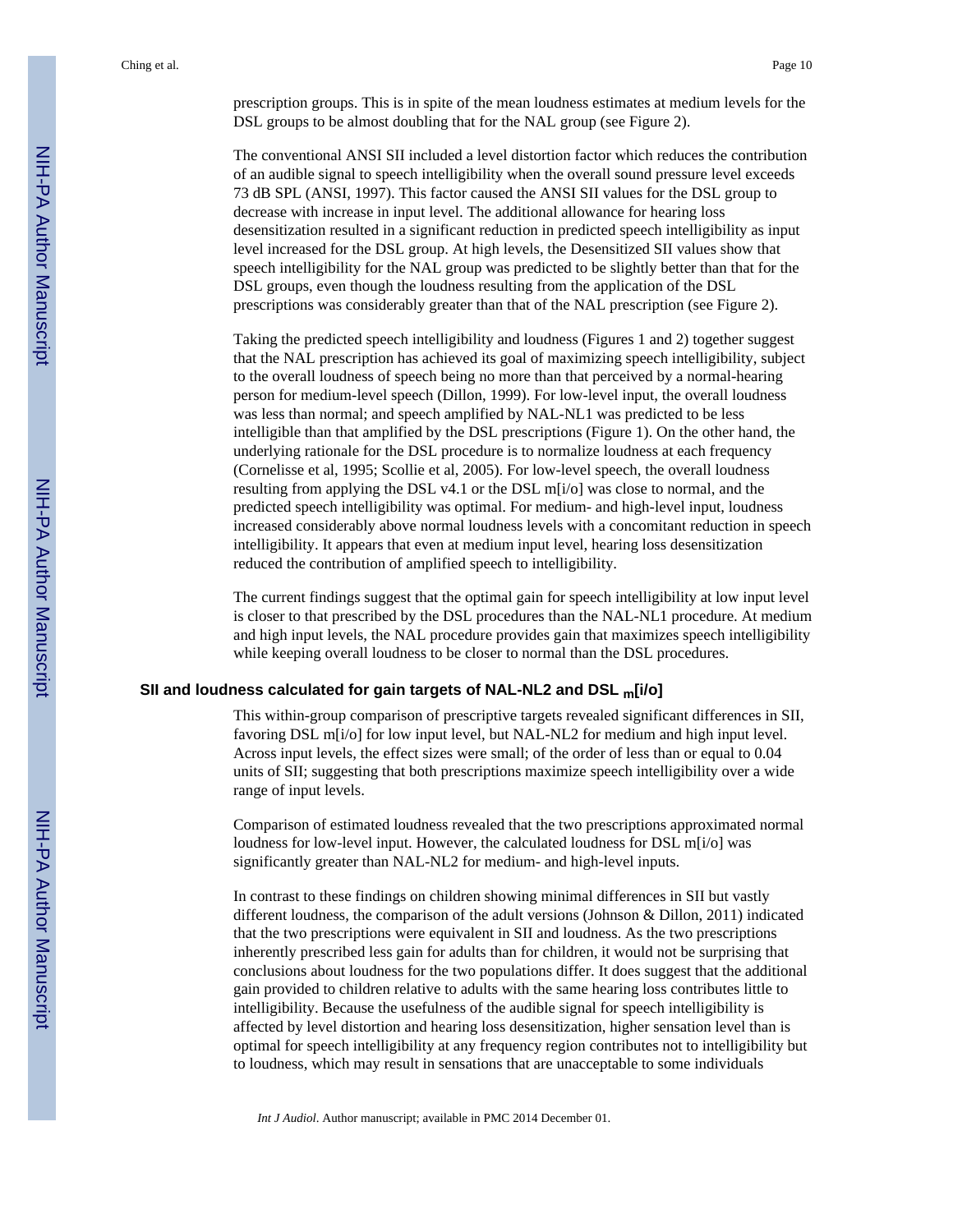(Rankovic, 1991) and lead to potential deterioration of hearing due to hearing aid use (Macrae, 1995).

#### **Implications**

The current findings suggest that the choice of prescription for children may be guided by the acceptability of the loudness sensation resulting from the application of each prescription, as both appear to provide similar speech intelligibility. The suitability of gain and maximum output of hearing aids must be evaluated carefully to ensure that the hearing aids do not cause loudness discomfort. This evaluation should include observing a child for visible signs of discomfort when loud noises are made in the clinic; as well as soliciting parents' observations of the child in real-world situations using a systematic report tool such as the Parents' Evaluation of Aural/oral performance of Children (PEACH, Ching & Hill, 2007). Also, advice about the use of hearing protection when a child will be in noisy environments for extended periods of time should be provided to parents.

The current estimates of loudness differences between the DSL m[i/o] and NAL-NL2 were based on prescribed targets, and the real-life impact when children use hearing aids in realworld environments needs to be determined. Also, the effect of using the prescriptions in hearing aids on children's development of speech production and perception remains to be investigated. As the hearing-aid fitting of the cohort of 200 children is progressively being updated with the NAL-NL2 and the DSL m[i/o] via the routine service of AH, we expect to be able to examine these effects when the children will be evaluated at 5 years of age.

#### **Summary and Conclusions**

In summary, the findings are:

- **1.** On average, predicting speech intelligibility that allowed for hearing loss desensitization revealed that hearing aids fitted using the DSL v4.1 and DSL m[i/o] prescriptions provided higher SII at low input levels than those fitted using NAL-NL1.
- **2.** On average, the SII at medium input level was similar among groups fitted using NAL-NL1, DSL v4.1 or DSL m[i/o].
- **3.** On average, the SII at high input level was better for NAL-NL1 than for DSL v4.1 or DSL m[i/o].
- **4.** On average, applying the DSL v4.1 or DSL m[i/o] prescriptions in hearing aids resulted in greater loudness than applying the NAL-NL1 prescription, across a wide range of input levels.
- **5.** The SII that allowed for hearing loss desensitization suggested that speech intelligibility would be better for targets of DSL m[i/o] than those of NAL-NL2 at low input level, but better for NAL-NL2 than DSL m[i/o] at medium and high input levels. The effect size was small.
- **6.** The estimated loudness for the prescribed targets of DSL m[i/o] was significantly greater than that for NAL-NL2 at medium and high input levels, on average by a factor of 2.

In conclusion, the modeling approach adopted for comparing prescriptions for children suggest that the DSL m[i/o] and the NAL-NL2 maximize predicted speech intelligibility over a wide range of input levels. The prescriptions differ markedly in loudness estimates, especially at medium and high input levels.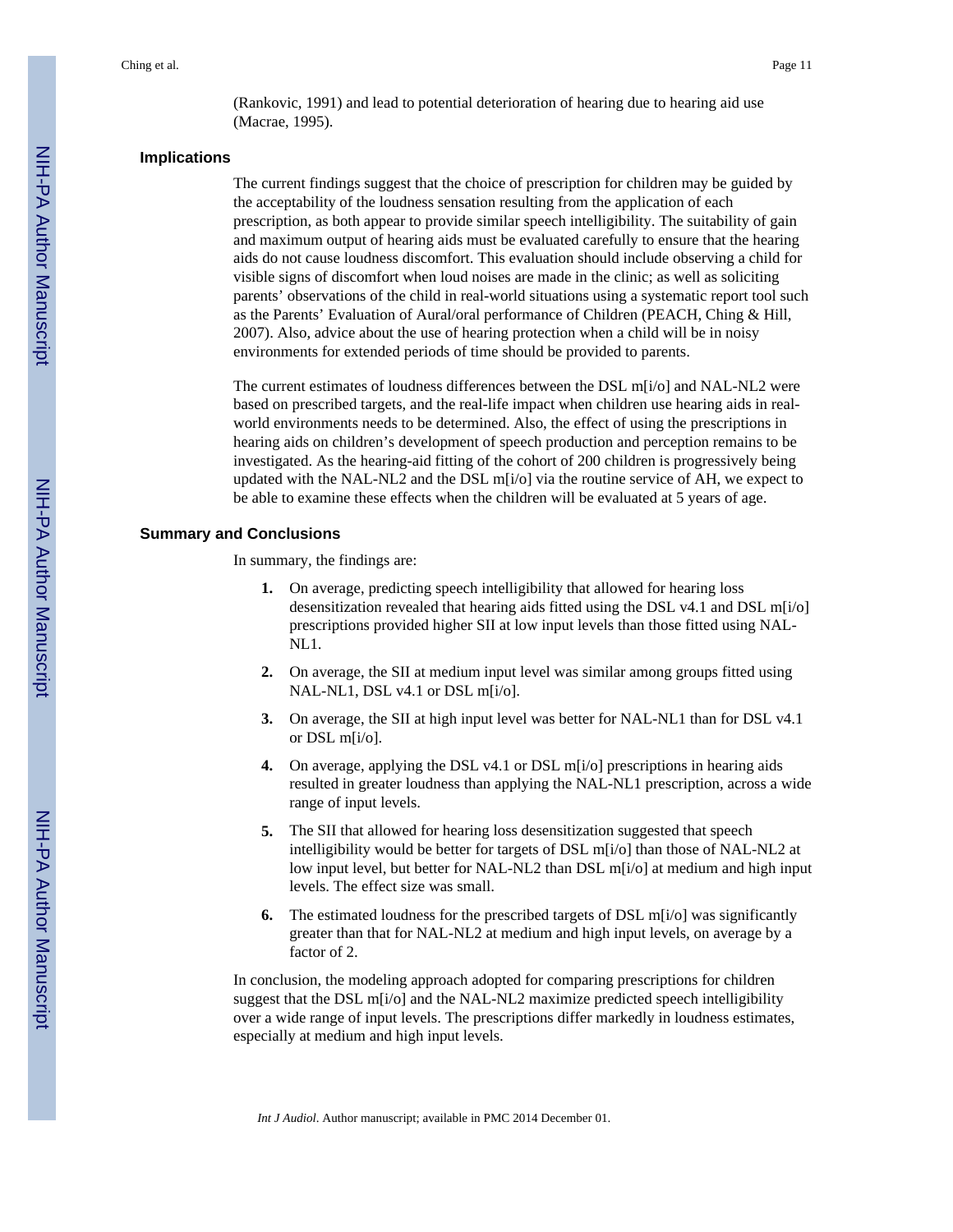# **Acknowledgments**

The project described was supported by Award Number R01DC008080 from the National Institute On Deafness And Other Communication Disorders. The content is solely the responsibility of the authors and does not necessarily represent the official views of the National Institute On Deafness And Other Communication Disorders or the National Institutes of Health.

The authors acknowledge the financial support of the HEARing CRC, established and supported under the Cooperative Research Centres Program – an initiative of the Australian Government.

We thank all the persons who served as clinicians for the study subjects or assisted in other clinical or administrative capacities at Australian Hearing. Their support made the data collection possible. We also acknowledge the administrative and IT support of colleagues at the National Acoustic Laboratories, especially John Seymour, Scott Brewer, Jessica Sjahalam-King and Kathryn Crowe.

This manuscript was supported by a Career Development Award-1 to the second author by the U.S.A. Department of Veterans Affairs Rehabilitation Research and Development Office. The authors would also like to thank Dr. Ben Hornsby for allowing the use and modification of an Excel spreadsheet implementing the ANSI S3.5 (1997) standard for calculating the Speech Intelligibility Index taught in the AUD 5377 – Hearing Loss and Speech Understanding course at Vanderbilt University.

# **Abbreviations**

| 4FA             | four-frequency average, across 0.5, 1, 2 and 4 kHz                                     |  |  |  |  |
|-----------------|----------------------------------------------------------------------------------------|--|--|--|--|
| <b>ANSI</b>     | <b>American National Standards Institute</b>                                           |  |  |  |  |
| <b>ANOVA</b>    | Analysis of Variance                                                                   |  |  |  |  |
| dB HL           | decibel hearing level                                                                  |  |  |  |  |
| dB SPL          | decibel Sound Pressure Level                                                           |  |  |  |  |
| <b>DSL</b>      | <b>Desired Sensation Level</b>                                                         |  |  |  |  |
| <b>DSL</b> v4.1 | Desired Sensation Level procedure version 4.1                                          |  |  |  |  |
| DSL m[i/o]      | Desired Sensation Level Multi-stage Input-Output Algorithm, also known<br>as DSL v5    |  |  |  |  |
| <b>ERB</b>      | Equivalent Rectangular Bandwidth                                                       |  |  |  |  |
| $HA2-2cc$       | Type 2 hearing aid coupler with 2 cubic centimeter volume                              |  |  |  |  |
| <b>HSD</b>      | Honest Significant Difference test                                                     |  |  |  |  |
| <b>HTL</b>      | hearing threshold level                                                                |  |  |  |  |
| <b>ILTASS</b>   | <b>International Long-Term Average Speech Spectrum</b>                                 |  |  |  |  |
| <b>LOCHI</b>    | Longitudinal Outcomes of Children with Hearing Impairment study                        |  |  |  |  |
| <b>MPO</b>      | <b>Maximum Power Output</b>                                                            |  |  |  |  |
| <b>MPL</b>      | <b>Modified Power Law</b>                                                              |  |  |  |  |
| <b>NAL</b>      | National Acoustic Laboratories                                                         |  |  |  |  |
| <b>NAL-NL1</b>  | National Acoustic Laboratories' prescription for non-linear hearing aids,<br>version   |  |  |  |  |
| <b>NAL-NL2</b>  | National Acoustic Laboratories' prescription for non-linear hearing aids,<br>version 2 |  |  |  |  |
| <b>REAG</b>     | real-ear aided gain                                                                    |  |  |  |  |
| <b>REAR</b>     | real-ear aided response                                                                |  |  |  |  |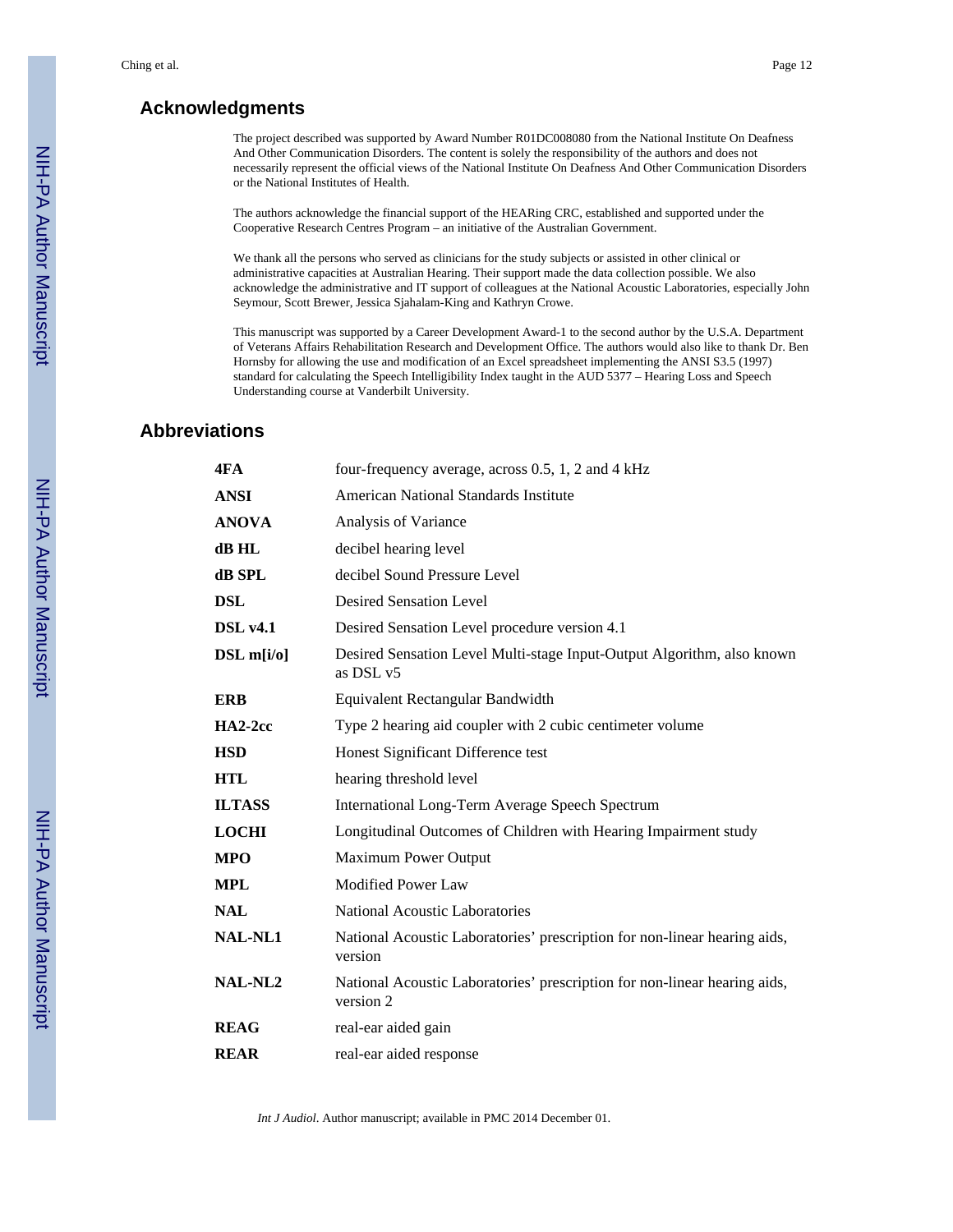| REUR | real-ear unaided response      |
|------|--------------------------------|
| RECD | real-ear-to-coupler difference |
| SH   | Speech Intelligibility Index   |

### **References**

- American National Standards Institute. Methods for calculation of the speech intelligibility index, (ANSI S3.5-1997. (R2007)). American National Standards Institute; New York, NY: 1997.
- Bentler R. External ear resonance characteristics in children. J Speech Hear Dis. 1994; 54:264–268.
- Byrne D, Dillon H, Ching T, Katsch R, Keidser G. NAL-NL1 procedure for fitting nonlinear hearing aids: characteristics and comparisons with other procedures. J Am Acad Audiol. 2001; 12:37–51. [PubMed: 11214977]
- Byrne D, Dillon H, Tran K, Arlinger S, Wilbraham K, et al. An international comparison of long-term average speech spectra. J Acoust Soc Am. 1994; 96:2108–2120.
- Ching TYC, Crowe K, Martin V, Day J, Mahler N, et al. Language development and everyday functioning of children with hearing loss assessed at 3 years of age. Int J Speech Lang Path. 2010c; 12(2):124–131. [PubMed: 20420353]
- Ching TYC, Dillon H, Byrne D. Speech recognition of hearing impaired listeners: predictions from audibility and the limited role of high frequency audibility. J Acous Soc Am. 1998; 103:1128–1140.
- Ching TYC, Dillon H, Hou S, Zhang V, Day J, et al. A randomized controlled comparison of NAL and DSL prescriptions for children: hearing aid characteristics and performance outcomes at 3 years of age. Int J Audiol. this issue.
- Ching TYC, Dillon H, Katsch R, Byrne D. Maximising effective audibility in hearing aid fitting. Ear Hear. 2001; 22(3):212–224. [PubMed: 11409857]
- Ching, TYC.; Dillon, H.; Lockhart, F.; Van Wanrooy, E.; Flax, M. Audibility and speech intelligibility revisited: implications for amplification. In: Dau, T.; Dalsgaard, JC.; Jepsen, ML.; Poulsen, T., editors. Speech Perception and Auditory Disorders; 3rd International Symposium on Auditory and Audiological Research; Denmark: The Danavox Jubilee Foundation; 2011. p. 11-19.
- Ching TYC, Hill M. The Parents' Evaluation of Aural/oral performance of Children (PEACH) scale: normative data. J Am Acad Audiol. 2007; 18:221–237.
- Ching TYC, Scollie SD, Dillon H, Seewald RC. A cross-over, double-blind comparison of the NAL-NL1 and the DSL v4.1 prescriptions for children with mild to moderately severe hearing loss. Int J Audiol. 2010a; 49:S4–S15. [PubMed: 20109088]
- Ching TYC, Scollie SD, Dillon H, Britton L, Steinberg MJ, et al. Prescribed real-ear and achieved real-life differences in children's hearing aids adjusted according to the NAL-NL1 and the DSL v. 4.1 prescriptions. Int J Audiol. 2010b; 49:S16–S25. [PubMed: 20109083]
- Ching TYC, Scollie SD, Dillon H, Seewald RC, Britton L, et al. Evaluation of the NAL-NL1 and the DSL v.4.1 prescriptions for children: paired-comparison intelligibility judgments and functional performance rating. Int J Audiol. 2010d; 49:S35–S48. [PubMed: 20109087]
- Cornelisse L, Seewald R, Jamieson D. The input/output formula: a theoretical approach to the fitting of personal amplification devices. J Acoust Soc Am. 1995; 97:1854–164. [PubMed: 7699167]
- Dillon H. NAL-NL1: a new procedure for fitting non-linear hearing aids. Hear J. 1999; 52:10–16.
- Dillon, H. Hearing Aids. 2. Sydney, Australia: Boomerang Press; 2012.
- Dillon H, Keidser G, Ching TYC, Flax M, Brewer S. The NAL-NL2 prescription procedure. Phonak Focus. 2011; 40:1–10.
- Glasberg BR, Moore BCJ. Auditory filter shapes in subjects with unilateral and bilateral cochlear impairments. J Acoust Soc Am. 1986; 79:1020–1033. [PubMed: 3700857]
- Glasberg BR, Moore BCJ. Derivation of auditory filter shapes from notched-noise data. Hear Res. 1990; 47:103–138. [PubMed: 2228789]
- Gustafson SJ, Pittman AL. Sentence perception in listening conditions having similar speech intelligibility indices. Int J Audiol. 2011; 50:34–40. [PubMed: 21047291]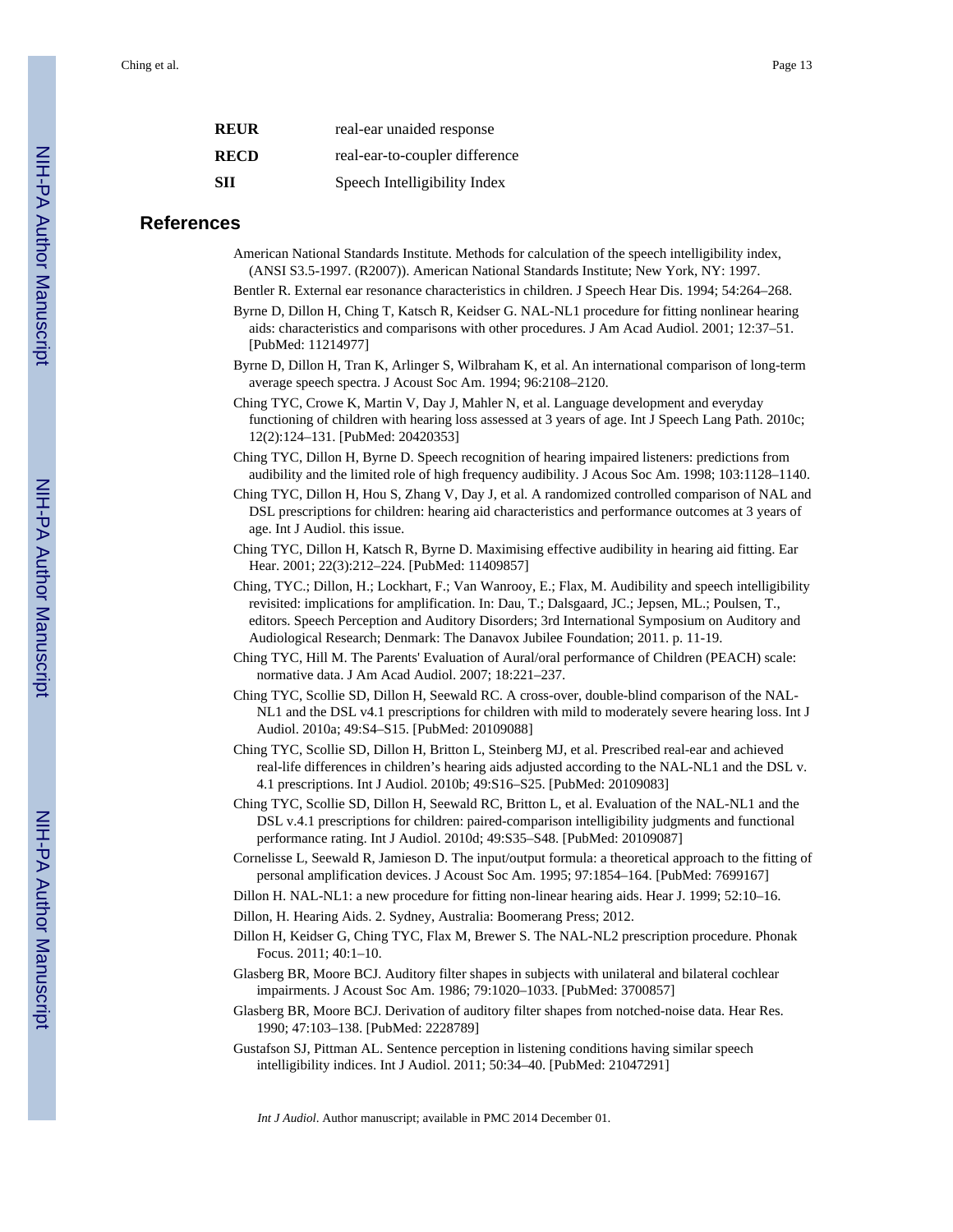- King AM. The national protocol for paediatric amplification in Australia. Int J Audiol. 2010; 49:S64– S69. [PubMed: 19919326]
- Johnson EE, Dillon H. A comparison of gain for adults from generic hearing aid prescriptive methods: Impacts on predicted loudness, frequency bandwidth, and speech intelligibility. J Am Acad Audiol. 2011; 22(7):441–459. [PubMed: 21993050]
- Macrae JH. Prediction of asymptotic threshold shift caused by hearing aid use. J Speech Hear Res. 1994; 37:1450–1458. [PubMed: 7877300]
- Macrae JH. Temporary and permanent threshold shift caused by hearing aid use. J Speech Hear Res. 1995; 38:949–959. [PubMed: 7474985]
- Macrae JH. Deterioration of thresholds associated with hearing aid use. Aust J Audiol. 1996; 18:73– 80.
- McCreery RW, Stelmachowicz PG. Audibility-based predictions of speech recognition for children and adults with normal hearing. J Acoust Soc Am. 2011; 130(6):4070–4081.10.1121/1.3658476 [PubMed: 22225061]
- Moore BCJ. Use of a loudness model for hearing aid fitting. IV. fitting hearing aids with multi-channel compression so as to restore 'normal' loudness for speech at different levels. Br J Audiol. 2000; 34:165–177. [PubMed: 10905450]
- Moore BCJ, Glasberg BR, Baer T. A model for the prediction of thresholds, loudness, and partial loudness. J Audio Eng Soc. 1997; 45:224–240.
- Moore BCJ, Glasberg BR, Stone MA. Use of a loudness model for hearing aid fitting. III. a general method for deriving initial fittings for hearing aids with multi-channel compression. Br J Audiol. 1999; 33:241–258. [PubMed: 10509859]
- Moore BCJ, Glasberg BR. A revised model of loudness perception applied to cochlear hearing loss. Hear Res. 2004; 188:70–88. [PubMed: 14759572]
- Moore BCJ, Glasberg BR, Stone MA. Development of a new method for deriving initial fitting for hearing aids with multi-channel compression: CAMEQ2-HF. Int J Audiol. 2010; 49:216–227. [PubMed: 20151930]
- Pavlovic CV. Band importance functions for audiological applications. Ear Hear. 1994; 15(1):100– 104. [PubMed: 8194673]
- Pavlovic CV, Studebaker GA, Sherbecoe RL. An articulation index based procedure for predicting the speech recognition performance of hearing-impaired individuals. J Acoust Soc Am. 1986; 80(1): 50–57. [PubMed: 3745665]
- Rankovic C. An application of the articulation index to hearing aid fitting. J Speech Hear Res. 1991; 34(2):391–402. [PubMed: 2046364]
- Scollie SD, Seewald RC, Moodie KS, Dekok K. Preferred listening levels of children who use hearing aids: Comparison to prescriptive targets. J Am Acad Audiol. 2000; 11:230–238. [PubMed: 10783926]
- Scollie SD. Children's speech recognition scores: the speech recognition scores: The speech intelligibility index and proficiency factors for age and hearing level. Ear Hear. 2008; 29(4):543– 556. [PubMed: 18469717]
- Scollie SD, Seewald RC, Cornelisse L, Moodie S, Bagatto M, et al. The desired sensation level multistage input/output algorithm. Trends Amplif. 2005; 9:159–197. [PubMed: 16424945]
- Scollie SD, Ching TYC, Seewald RC, Dillon H, Britton L, et al. Children's speech perception and loudness ratings when fitted with hearing aids using the DSL v.4.1 and the NAL-NL1 prescriptions. Int J Audiol. 2010a; 49:S26–S34. [PubMed: 20109085]
- Scollie SD, Ching TYC, Seewald RC, Dillon H, Britton L, et al. Evaluation of the NAL-NL1 and DSL v4.1 prescriptions for children: preference in real world use. Int J Audiol. 2010b; 49:S49–S63. [PubMed: 20109089]
- Serpanos YC, Gravel JS. Revisiting loudness measures in children using a computer method of crossmodality matching (CMM). J Am Acad Audiol. 2004; 15(7):486–497. [PubMed: 15484598]
- Seewald RC, Moodie ST, Scollie SD. The DSL method for pediatric hearing instrument fitting: Historical perspective and current issues. Trends Amplif. 2005; 9(4):145–157. [PubMed: 16424944]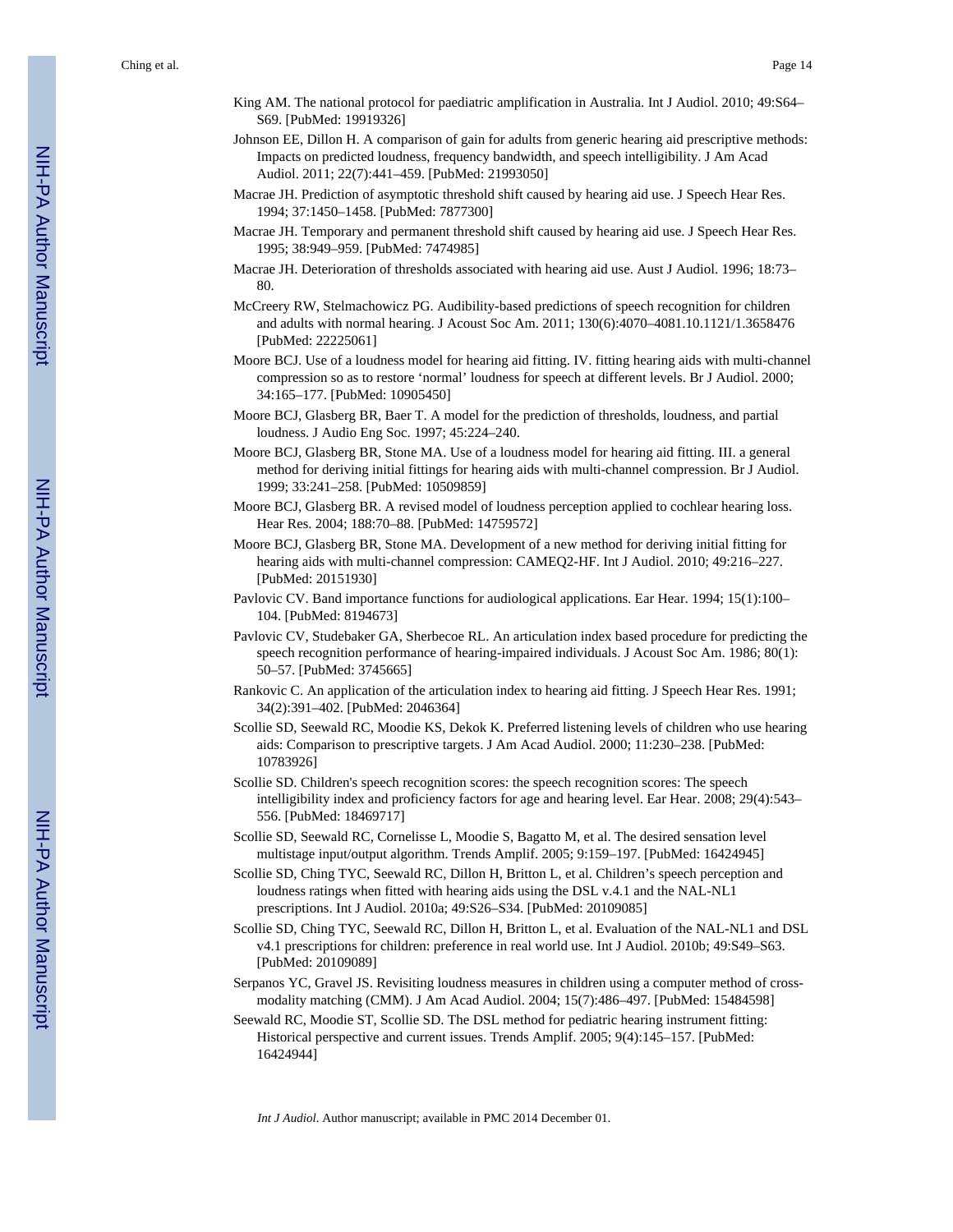- Seewald, RC.; Cornelisse, LE.; Ramji, KV.; Sinclair, S.; Moodie, K., et al. Users' manual. London, Ontario: Hearing Health Care Research Unit; 1997. DSL v4.1 for Windows: a software implementation of the desired sensation level (DSL[i/o]) method for fitting linear gain and widedynamic-range compression hearing instruments.
- Stelmachowicz PG. Hearing aid outcome measures for children. J Am Acad Audiol. 1999; 10:14–25. [PubMed: 9921722]
- Stelmachowicz, P.; Lewis, D.; Kalberer, A.; Creutz, T. User's Manual. Boys Town National Research Hospital; 555 North 30th Street, Omaha, Nebraska 68131: 1994. Situational Hearing Aid Response Profile (SHARP, Version 2.0).
- Studebaker GA, Sherbecoe RL, McDaniel DM, Gray GA. Age-related changes in monosyllabic word recognition performance when audibility is held constant. J Am Acad Audiol. 1997; 8(3):150–162. [PubMed: 9188072]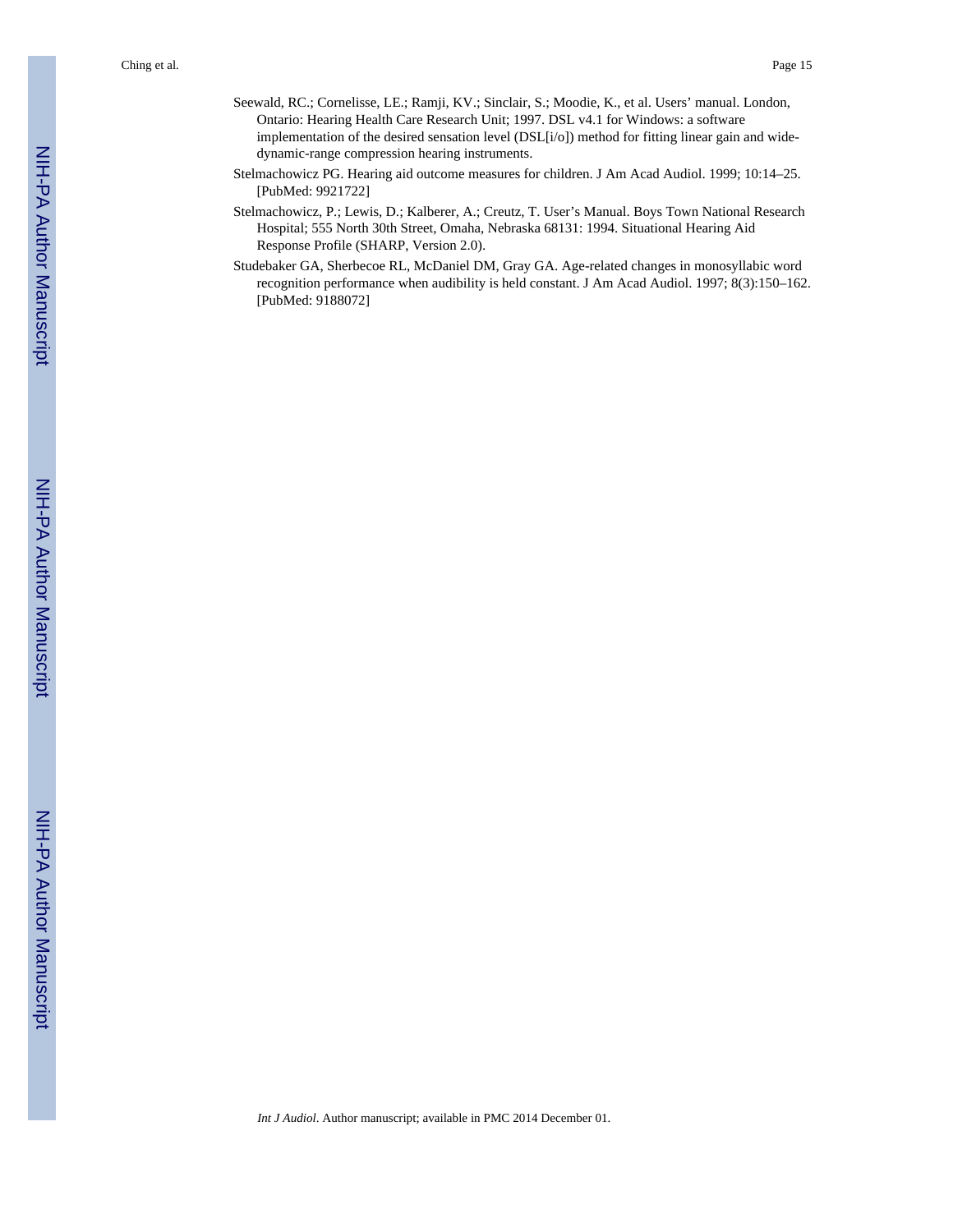Ching et al. Page 16





#### **Figure 1.**

Figure 1a depicts mean SII vales for groups of children fitted according to NAL-NL1 (filled triangles), DSL v4.1 (filled squares) or DSL m[i/o] (filled diamonds) at low, medium and high input levels. Figure 1b depicts mean SII values for target gains prescribed by the NAL-NL2 (open squares) and the DSL m[i/o] (open circles) for 57 audiograms. The left panels show ANSI SII values, and the right panels show Desensitized SII values that included hearing loss desensitization. Vertical bars denote 0.95 confidence intervals.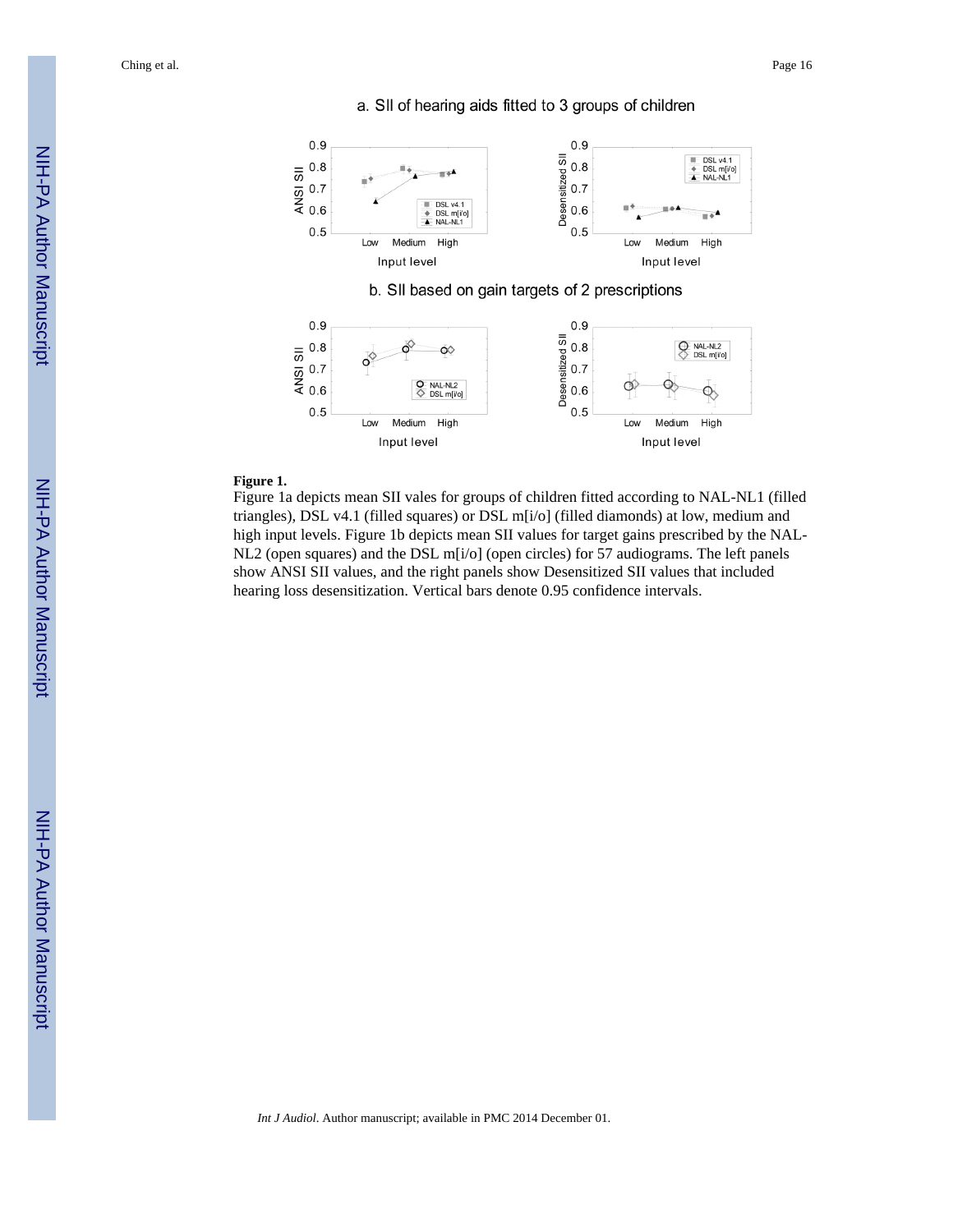Ching et al. Page 17



#### **Figure 2.**

Figure 2a shows calculated loudness for groups of children fitted according to NAL-NL1 (filled triangles), DSL v4.1 (filled squares) or DSL m[i/o] (filled diamonds) at low, medium and high input levels. Vertical bars denote 0.95 confidence intervals. Figure 2b shows calculated loudness for target gains prescribed by the NAL-NL2 (open circles) and the DSL m[i/o] (open diamonds) for 57 audiograms. The three horizontal lines at y-values of 8.5, 18.6 and 41.7 sones depict estimated loudness for normal hearers at low, medium and high input levels respectively.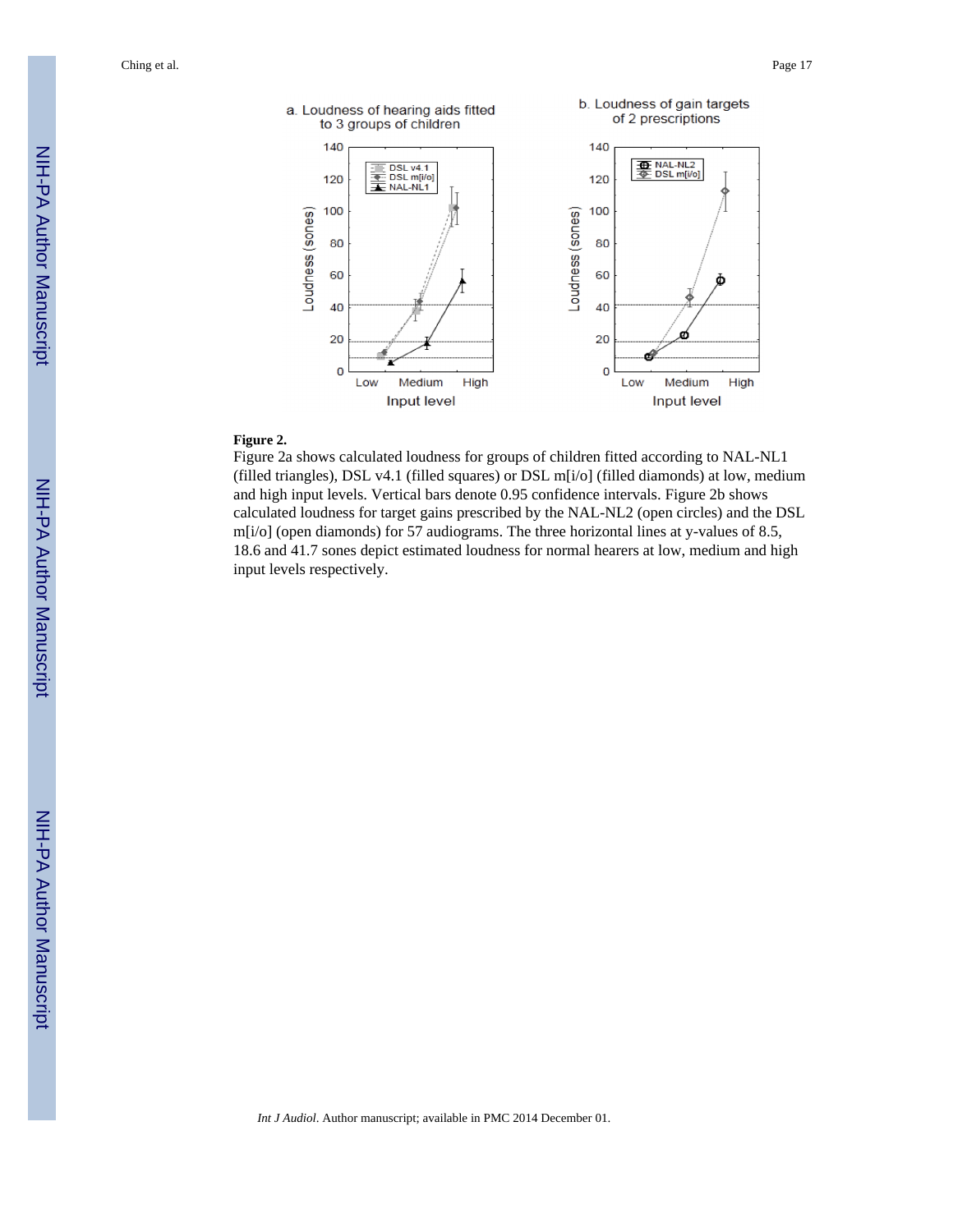Ching et al. Page 18



#### **Figure 3.**

Mean audiogram for 57 audiograms is shown in the top left panel; together with real-earaided gain (REAG) targets prescribed by NAL-NL2 (open circles and solid line) and DSL m[i/o] (open diamonds with broken line) prescriptions at low, medium and high input levels.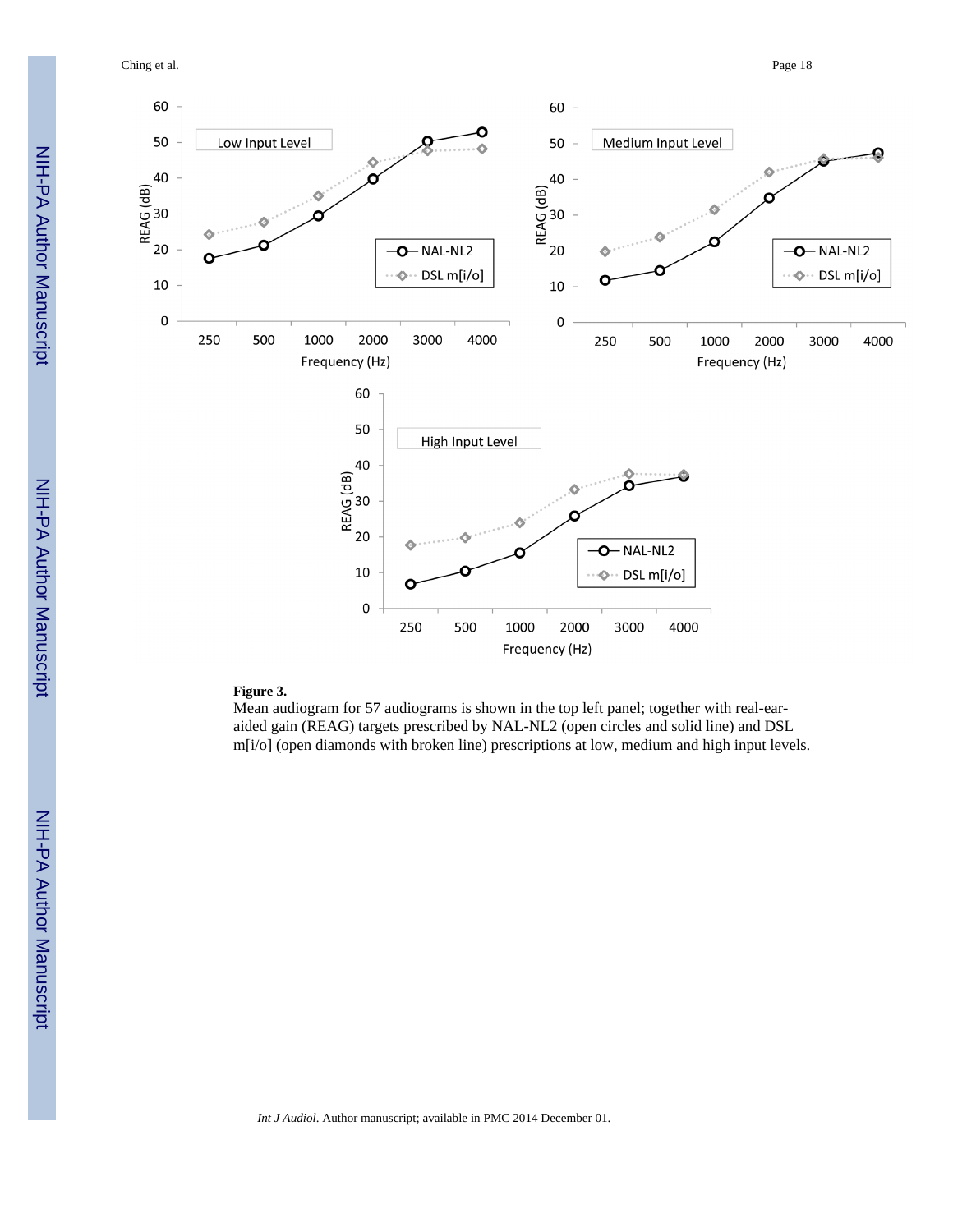# **Table 1**

Mean, standard deviation (SD) and range (Min – Max) of hearing threshold levels of 200 children, grouped according to the prescription used for fitting<br>hearing aids at 3 years of age. Audiometric data of the ear used in ca Mean, standard deviation (SD) and range (Min – Max) of hearing threshold levels of 200 children, grouped according to the prescription used for fitting hearing aids at 3 years of age. Audiometric data of the ear used in calculations are included.

| Group                 |         |           |            | Frequency (kHz) |            |            |
|-----------------------|---------|-----------|------------|-----------------|------------|------------|
|                       |         | 0.25      | $\ddot{6}$ | $\mathbf{r}$    | 2.0        | $\ddot{ }$ |
| $DSL v4.1 (n = 35)$   | Mean    | 37.5      | 44.5       | 49.7            | 55.5       | 54.4       |
|                       | SD      | 19.7      | 19.5       | 22.6            | 22.4       | 23.5       |
|                       | Min-Max | $10 - 90$ | $10 - 80$  | $15 - 95$       | $15 - 110$ | $10 - 110$ |
| DSL m[i/o] $(n = 57)$ | Mean    | 36.0      | 43.7       | 48.4            | 53.6       | 56.7       |
|                       | SD      | 17.9      | 18.1       | 18.5            | 19.3       | 20.2       |
|                       | Min-Max | $0 - 85$  | $10 - 95$  | $15 - 100$      | $10 - 110$ | $15 - 105$ |
| $NAL- NLI (n = 108)$  | Mean    | 37.5      | 43.9       | 47.8            | 54.6       | 56.9       |
|                       | SD      | 17.6      | 16.8       | 18.2            | 16.6       | 19.4       |
|                       | Min-Max | $0 - 80$  | $5 - 80$   | $10 - 95$       | $15 - 100$ | $5 - 115$  |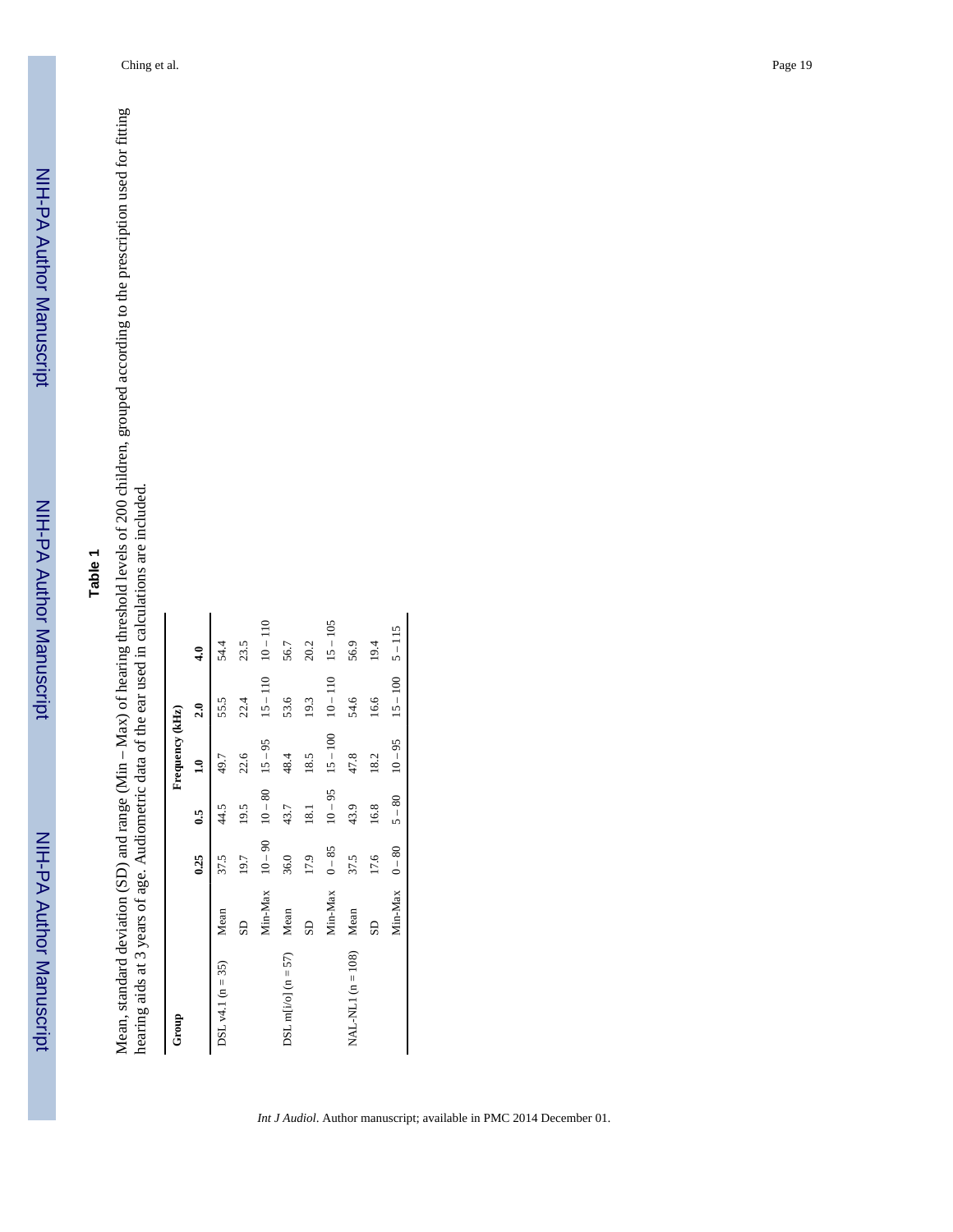#### **Table 2**

Mean deviation of four-frequency-average gain (averaged between 0.5 and 4 kHz) measured in users' hearing aids compared to prescriptive targets for 3 groups of hearing-aid fittings (User gain minus target gain). Deviations are shown for low (50 dB SPL), medium (65 dB SPL) and high (80 dB SPL) input levels. Also shown are standard deviations (SD) and range (Min–Max).

| Group                 |         |               | <b>Input level</b> |                |
|-----------------------|---------|---------------|--------------------|----------------|
|                       |         | Low           | <b>Medium</b>      | High           |
| DSL v4.1 $(n = 35)$   | Mean    | $-0.1$        | $-1.5$             | $-1.1$         |
|                       | SD      | $2.2^{\circ}$ | 2.1                | 2.7            |
|                       | Min-Max | $-9.0$ to 3.3 | $-8.5$ to 1.5      | $-11.0$ to 2.7 |
| DSL m[i/o] $(n = 57)$ | Mean    | $-0.3$        | $-0.8$             | $-1.0$         |
|                       | SD      | 2.1           | 2.5                | 3.0            |
|                       | Min-Max | $-9.0$ to 2.8 | $-10.0$ to 4.5     | $-9.5$ to 4.5  |
| NAL-NL1 $(n = 108)$   | Mean    | $-0.2$        | 0.4                | 0.9            |
|                       | SD      | $2.2^{\circ}$ | 1.9                | 2.2            |
|                       | Min-Max | $-7.5$ to 5.3 | $-8.5$ to 6.3      | $-10.3$ to 6.8 |